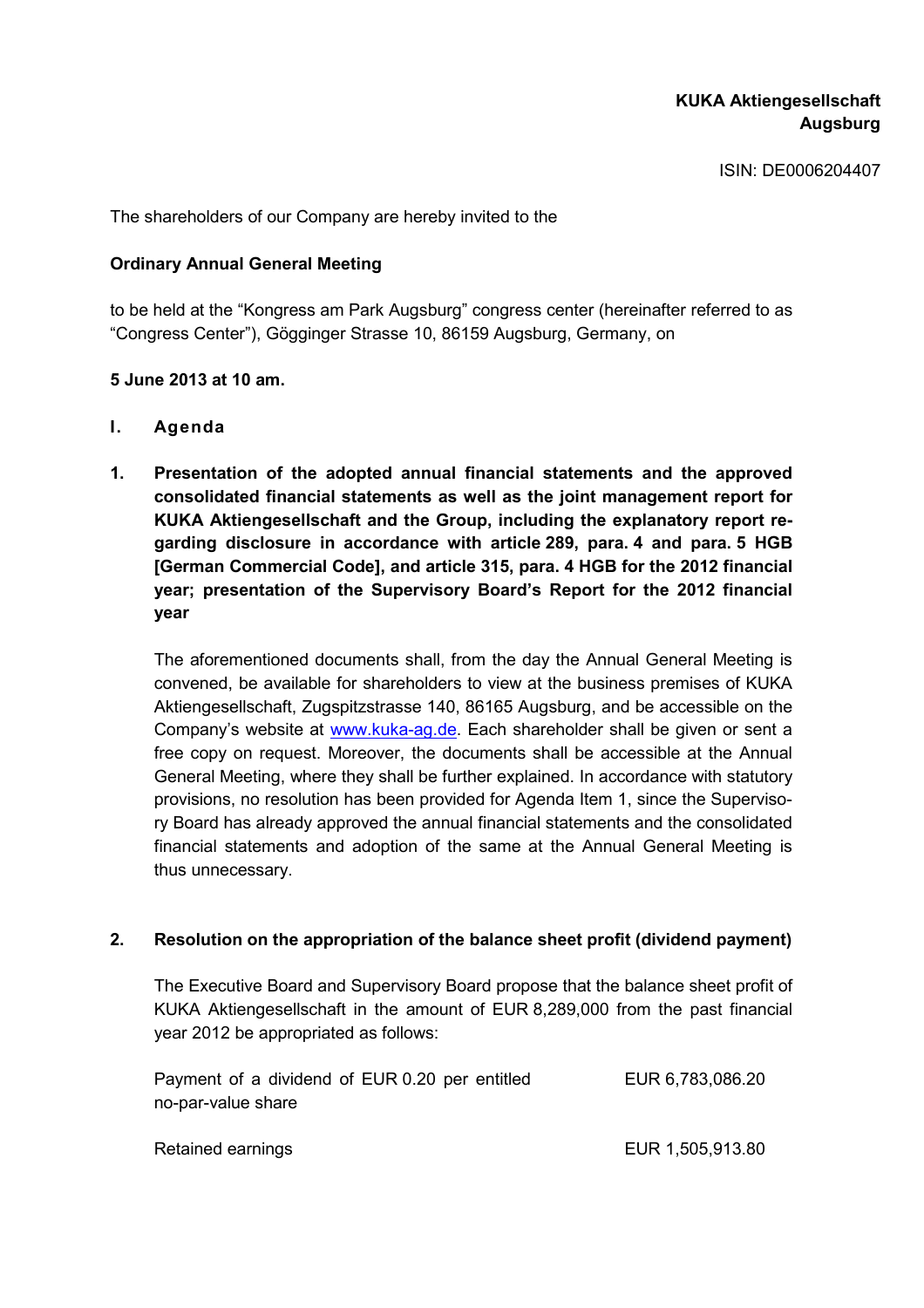As of the time at which the Annual General Meeting was convened, KUKA Aktiengesellschaft did not hold any treasury shares. If the Company does hold treasury shares at the time at which the Annual General Meeting is held, such shares are not entitled to dividends. In this case, an adapted resolution will be submitted for voting at the Annual General Meeting proposing to pay out an unchanged dividend of EUR 0.20 per entitled no-par-value share (while reducing the total payments) and increase the retained earnings.

# **3. Resolution on approving the discharge from responsibility of the members of the Executive Board**

The Executive Board and the Supervisory Board propose that the members of the Executive Board be discharged from responsibility for the 2012 financial year.

It is planned that shareholders at the Annual General Meeting shall decide on the discharge from responsibility of each individual member of the Executive Board.

# **4. Resolution on approving the discharge from responsibility of the members of the Supervisory Board**

The Executive Board and the Supervisory Board propose that the members of the Supervisory Board be discharged from responsibility for the 2012 financial year.

It is planned that shareholders at the Annual General Meeting shall decide on the discharge from responsibility of each individual member of the Supervisory Board.

## **5. Elections to the Supervisory Board**

The term of office of all members of the Supervisory Board ends upon conclusion of the Annual General Meeting on 5 June 2013.

In accordance with article 96, para. 1 and article 101, para. 1 AktG [German Stock Corporation Act] in conjunction with article 7, para. 1, sentence 1, no. 1 MitbestG [German Co-determination Act] and article 10, para. 1 of the Company's Articles of Association, the Supervisory Board of KUKA Aktiengesellschaft consists of six members to be elected by the Annual General Meeting (shareholder representatives) and six members to be elected by the employees.

The elections shall be held as individual elections. The Annual General Meeting is not bound by election proposals.

The Supervisory Board proposes to the Annual General Meeting that the following persons be elected to the Supervisory Board as shareholder representatives effective upon conclusion of this Annual General Meeting and serve until the conclusion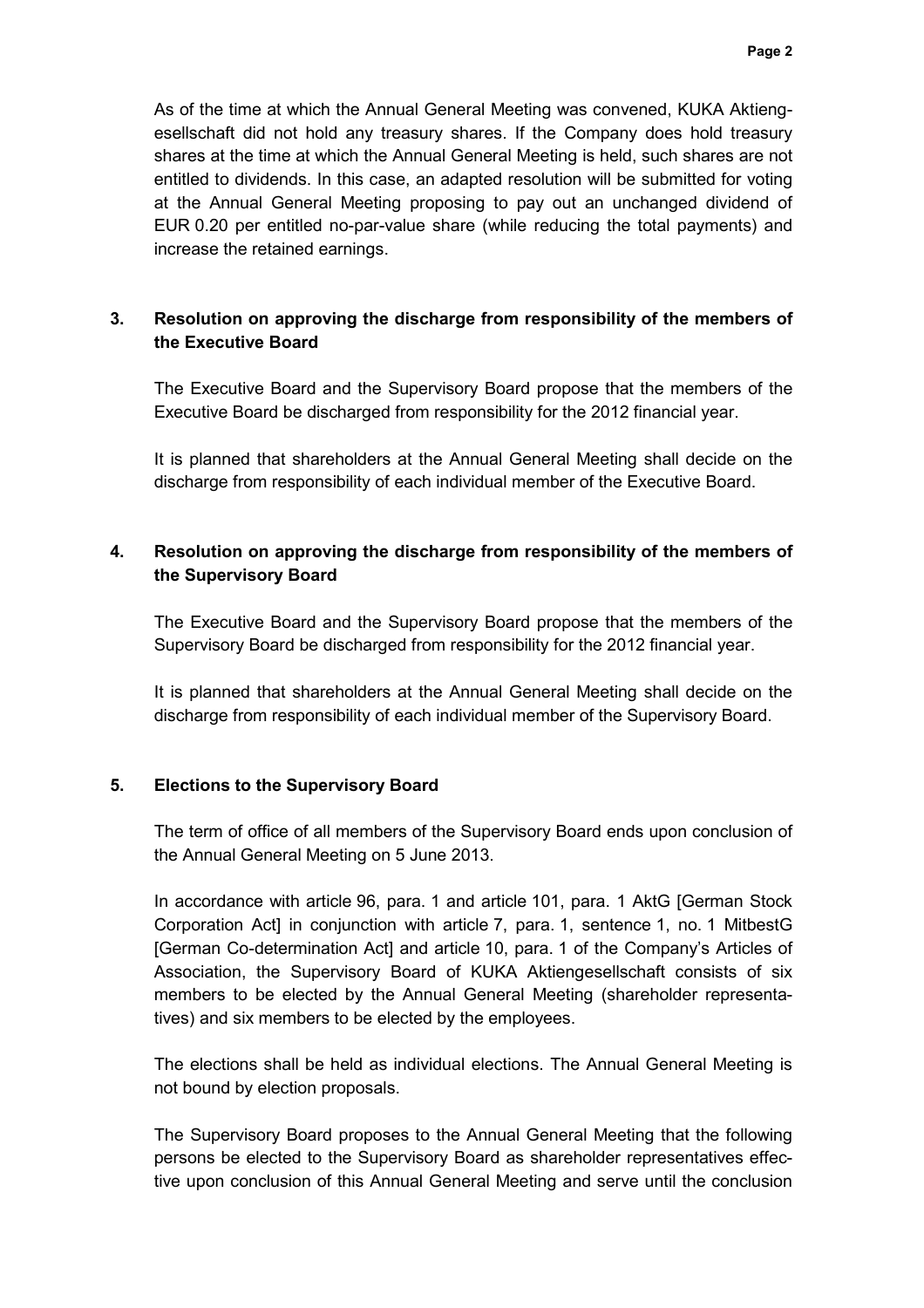of the Ordinary Annual General Meeting that will discharge them from responsibility for the fourth financial year after the beginning of the tenure. The financial year in which the term of office begins is not counted.

## **a) Mr. Bernd Minning**

Kaisheim

CEO and Managing Director of Grenzebach Maschinenbau GmbH, Asbach-Bäumenheim

(and CEO of other companies in the Grenzebach Group)

### **Membership in statutory supervisory boards in Germany:**

- KUKA Aktiengesellschaft, Augsburg (Chairman)

## **Membership in comparable controlling bodies of business enterprises in Germany and abroad:**

- Grenzebach Machinery (Jiashan) Ltd., China (Chairman)
- Grenzebach Machinery (Shanghai) Ltd., China (Chairman)
- Grenzebach Corporation, Newnan (Georgia), USA
- Grenzebach Machinery (Italy) s.r.l., Fossano, Italy
- INOS Automation Software, Inc., Farmington Hills (Michigan), USA

With respect to sections 5.4.1 and 5.4.2 of the German Corporate Governance Codex ("**DCGK**"), it is noted that as CEO of Grenzebach Maschinenbau GmbH, Mr. Minning has a business relationship with a major shareholder of KUKA Aktiengesellschaft, and companies in the Grenzebach Group also maintain business relationships with KUKA Group companies.

## **b) Prof. Dr. Dirk Abel**

Aachen University Professor Director of the Control Technology Institute at RWTH Aachen

#### **Membership in statutory supervisory boards in Germany:**

- KUKA Aktiengesellschaft, Augsburg

### **Membership in comparable controlling bodies of business enterprises in Germany and abroad:**

- ATC GmbH (Aldenhoven Testing Center of RWTH Aachen University), Aachen

## **c) Dr. Walter Bickel**

Munich Management Consultant CEO of Alvarez & Marsal Deutschland GmbH, Munich Member of the European Executive Committee A&M Europe Holding Ltd., London, England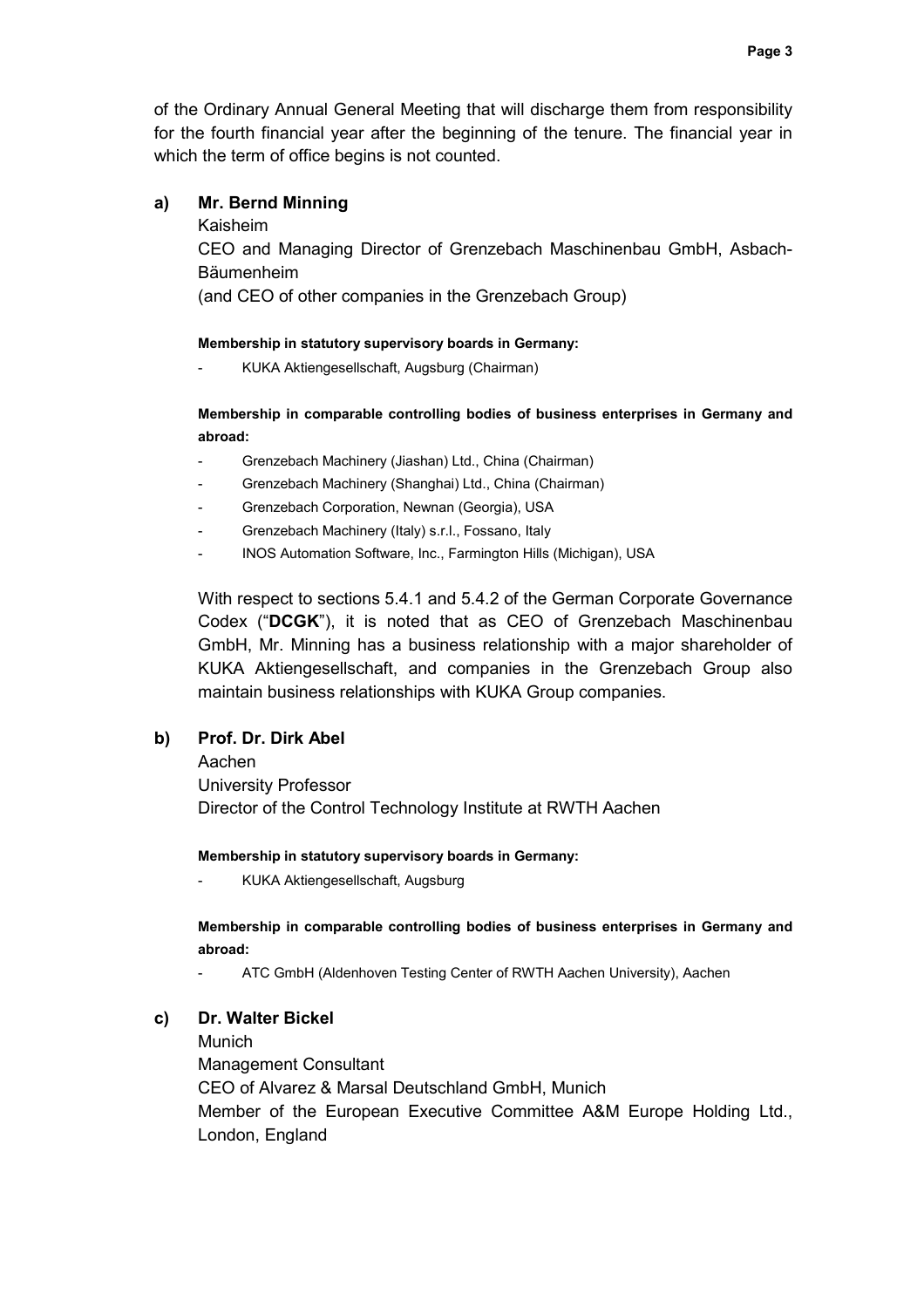### **d) Prof. Dr. Uwe Loos**

**Stuttgart** Industrial Consultant

#### **Membership in statutory supervisory boards in Germany:**

- KUKA Aktiengesellschaft, Augsburg
- Dorma Holding GmbH & Co. KGaA, Ennepetal

## **Membership in comparable controlling bodies of business enterprises in Germany and abroad:**

- Bharat Forge LTD, Pune, India
- CDP Bharat Forge GmbH, Ennepetal
- Bharat Forge Aluminiumtechnik GmbH & Co. KG, Brand-Erbisdorf
- Kenersys GmbH, Münster
- Fritz GmbH, Bietigheim-Bissingen

#### **e) Dr. Michael Proeller**

Augsburg

Economist

CEO and Managing Director of Erhardt + Leimer GmbH, Augsburg (and CEO of other companies in the Erhardt + Leimer Group)

#### **Membership in statutory supervisory boards in Germany:**

- KUKA Aktiengesellschaft, Augsburg

### **Membership in comparable controlling bodies of business enterprises in Germany and abroad:**

- Erhardt + Leimer Inc, Duncan (South Carolina), USA
- Erhardt + Leimer, India Pvt. Ltd., Ahmedabad, India
- Erhardt + Leimer S.r.l., Bergamo, Italy
- Erhardt + Leimer do Brasil Ltda., Guarulhos Sao Paulo, Brazil
- Erhardt + Leimer Limited, Burlington (Ontario), Canada
- Erhardt + Leimer Japan Ltd., Yokohama, Japan
- Erhardt + Leimer France SARL, Mulhouse, France
- Erhardt + Leimer (Hangzhou) Co., Ltd., Hangzhou, China

#### **f) Mr. Guy Wyser-Pratte**

Bedford (New York), USA Investment Manager President of Wyser-Pratte & Co. Inc., New York (NY), USA

#### **Membership in statutory supervisory boards in Germany:**

- KUKA Aktiengesellschaft, Augsburg

Pursuant to section 5.4.3, sentence 3 of the German Corporate Governance Codex, the following is noted: in the event that he is elected to the Supervisory Board,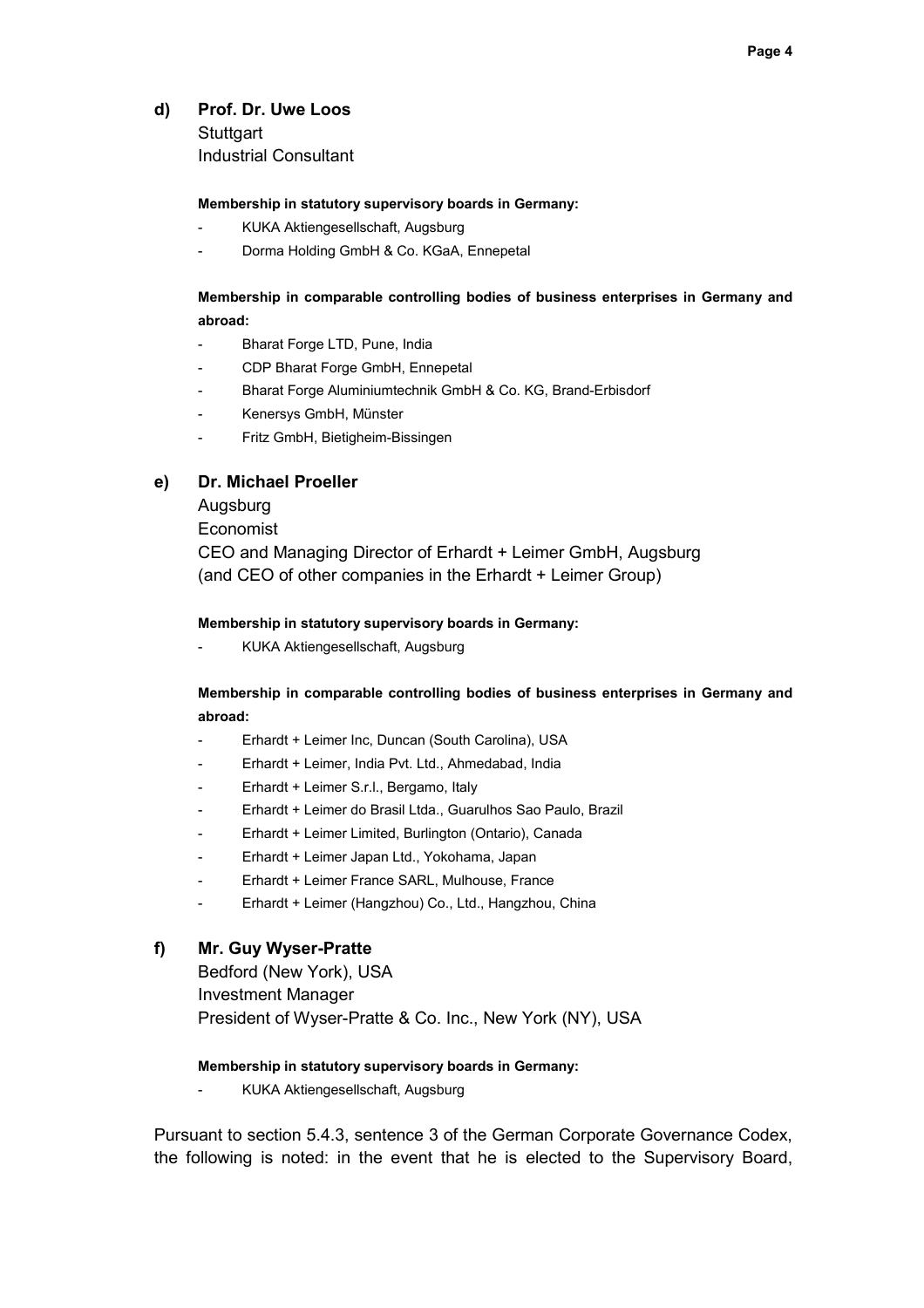Mr. Bernd Minning is to be nominated as a candidate for Chairman of the Supervisory Board.

# **6. Resolution on approval of the remuneration system for members of the Executive Board**

The German Act on the Appropriateness of Management Board Remuneration (VorstAG), which entered into effect on 5 August 2009, grants the Annual General Meeting the option of passing resolutions regarding approval of the current remuneration system for Executive Board members. This option will be exercised.

The remuneration system for members of the Executive Board is described in detail in the compensation report on pages 42 and 43 of the published 2012 Annual Report. Beginning on the day on which the Annual General Meeting is convened, the 2012 Annual Report will be available for viewing by shareholders (along with the other documents mentioned in Agenda Item 1) at the business premises of KUKA Aktiengesellschaft, Zugspitzstrasse 140, 86165 Augsburg and can also be accessed on the company website at www.kuka-ag.de.

The Executive and Supervisory Boards recommend approving the existing remuneration system for members of the KUKA Aktiengesellschaft Executive Board.

- **7. Resolution on the partial cancelation of existing conditional capital and partial cancelation of the existing authorization to issue bonds (2010 authorization), as well as resolution on the authorization to issue warrant or convertible bonds, participating bonds and participation rights (or combinations of these instruments) and to exclude subscription rights in addition to simultaneously authorizing new 2013 conditional capital and the associated amendments to the Articles of Association**
	- **a) Resolution on the partial cancelation of the existing conditional capital and partial cancelation of the existing authorization to issue bonds (2010 authorization) and the associated amendments to the Articles of Association**

Through resolution, the Annual General Meeting held on 29 April 2010 authorized conditional capital totaling up to EUR 18,200,000.00 by issuing up to 7,000,000 new no-par-value shares (2010 conditional capital).

At the same time, the Annual General Meeting held on 29 April 2010 authorized the Executive Board, subject to approval by the Supervisory Board, to issue once or several times ordinary bearer or registered warrant bonds and/or convertible bonds, participation rights or participating bonds or a combination of these instruments (jointly referred to as "bonds") up until 28 April 2015 for a total nominal amount of up to EUR 100,000,000.00 with or without a fixed ma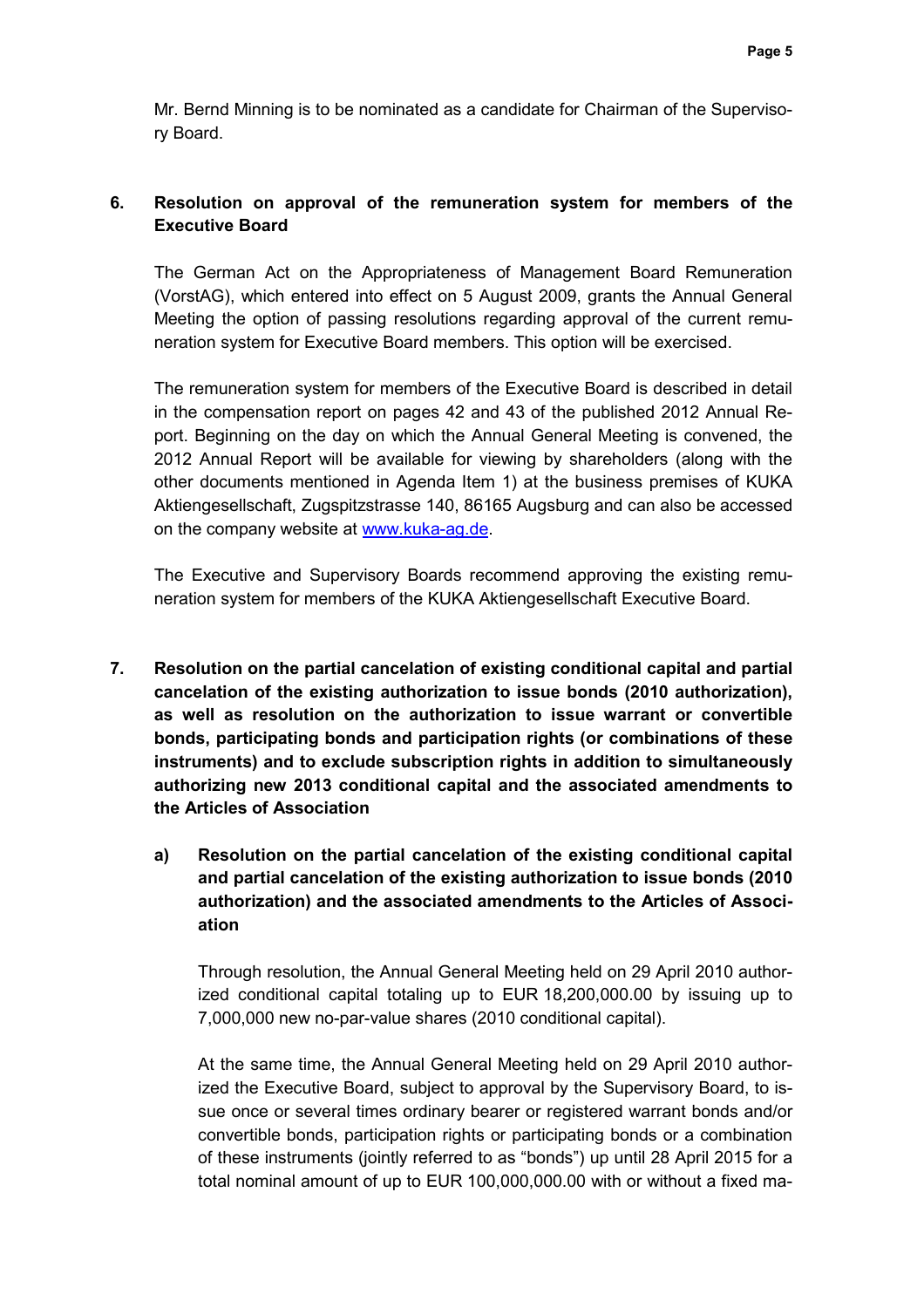turity date and to grant or impose upon holders or creditors of warrant bonds or participation certificates or participating bonds option rights or obligations, or upon holders or creditors of convertible bonds or participation certificates or participating bonds conversion rights or obligations in respect of no-par-value shares of KUKA Aktiengesellschaft with a pro rata amount of share capital of up to EUR 18,200,000.00 as further required by the conditions of the bonds.

In partial exercise of this authorization, on 12 February 2013, KUKA Aktiengesellschaft issued convertible bonds with a nominal total value of EUR 58,800,000.00 by way of a private placement. This results in an obligation in favor of bondholders at any time during the exercise period to convert into no-par-value shares of KUKA Aktiengesellschaft, according to conversion rights, all bonds with a nominal value of EUR 100,000.00 in their entirety and not partially, at the current conversion price of EUR 36.8067 per share and with a pro rata amount of share capital equal to EUR 2.60 each. If all holders of convertible bonds exercise their conversion right, the capital of the Company will be increased by EUR 4,153,591 through the issue of currently 1,597,535 new shares with a pro rata amount of share capital equal to EUR 2.60 each – subject to the anti-dilution provisions of the bond conditions.

A maximum total of 1,598,659 no-par-value shares with conditional capital of EUR 4,156,513.40 are available to service the convertible bonds. In light of the intention to cancel the 2010 authorization by way of subsequent resolution and the circumstance that no additional bonds can thus be issued after this time, the existing conditional capital must be maintained in the amount of EUR 4,156,513.40 to collateralize the conversion rights for the convertible bond issued on 12 February 2013. The 2010 conditional capital can therefore be canceled in the amount of EUR 14,043,486.60 and the Articles of Association amended accordingly.

The Executive Board and Supervisory Board propose to resolve the following:

- (1) The resolution of the Annual General Meeting held on 29 April 2010 regarding the establishment of conditional capital totaling EUR 18,200,000.00 is canceled effective from the time at which the new 2013 conditional capital pursuant to Agenda Item 7. b) is registered, to the extent that only a partial amount of the existing conditional capital remains, totaling EUR 4,156,513.40.
- (2) Article 4, para. 6 of the Company's Articles of Association is reformulated as follows:

"The share capital is conditionally increased by up to EUR 4,156,513.40, divided into up to 1,598,659 no-par-value shares (2010 conditional capital). The conditional capital increase will only be carried out to the extent that the holders of the convertible bonds issued on 12 February 2013 in exchange for cash exercise their conversion right in accordance with the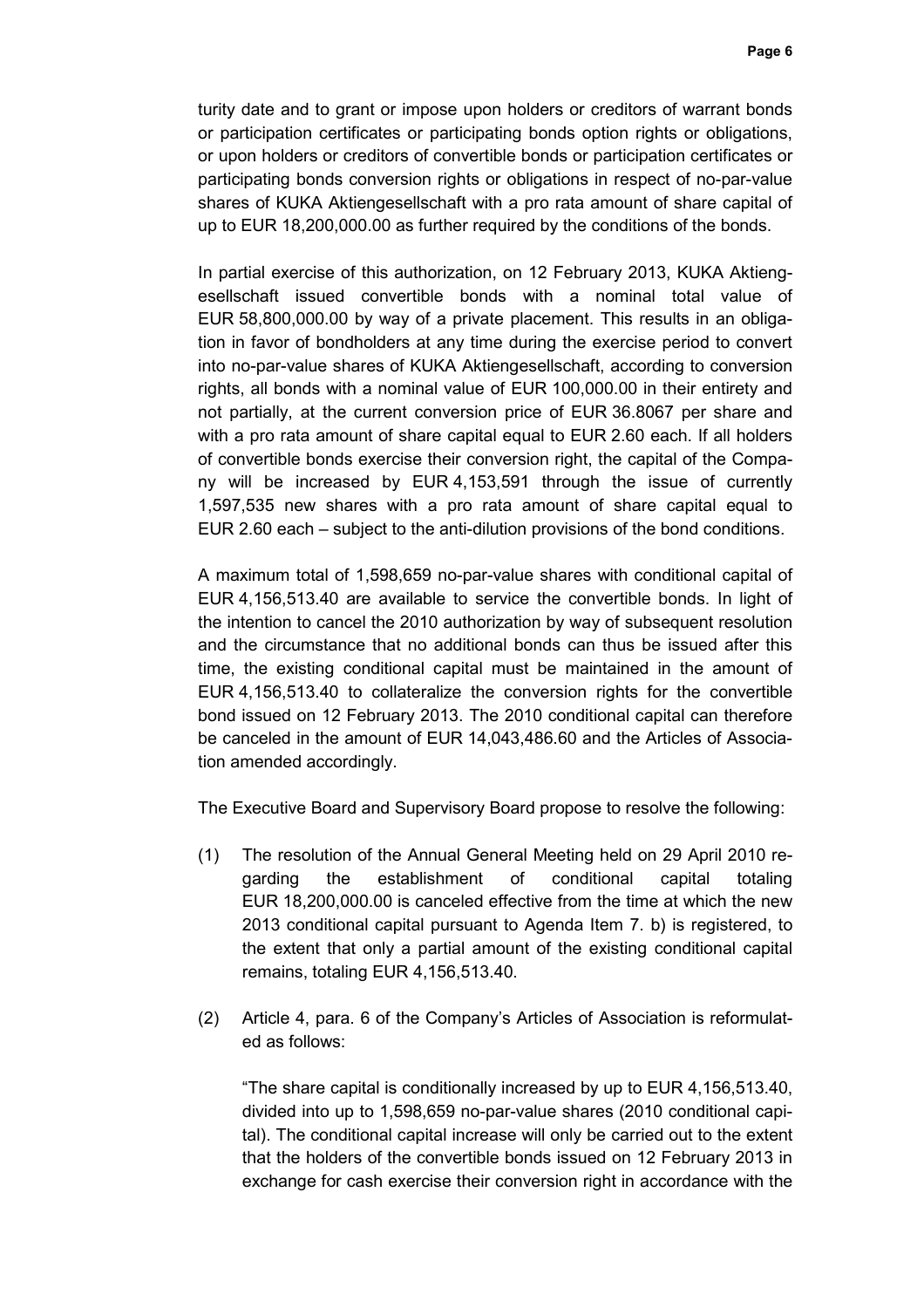bond conditions. The new shares will be issued at the conversion price applicable under the specific bond conditions. The new shares participate in profits as of the beginning of the financial year in which they are issued, however not for past financial years, even if no profits have yet been disbursed for these years. The Executive Board is authorized, subject to approval by the Supervisory Board, to define the further details of execution of the conditional capital increase."

- (3) The Supervisory Board is authorized to amend the wording of paragraphs 1 and 6 of article 4 of the Articles of Association as per the respective issue of shares offered under the stock option plan and all other associated amendments to the Articles of Association that only affect the wording. The same applies in the event that the conditional capital has not been utilized after expiry of the deadlines for exercising the conversion right in connection with the convertible bonds issued on 12 February 2013.
- (4) To ensure that the partial cancelation of the existing conditional capital does not become effective without the new 2013 conditional capital as per Agenda Item 7. b) taking its place in part, the Executive Board is instructed to submit for entry in the commercial register the amendment of article 4, para. 6 of the Articles of Association in accordance with the new wording, as authorized above, subject to the proviso that the amendment should only be registered if the new 2013 conditional capital of EUR 39,933,545.60 is entered simultaneously.
- (5) The authorization granted on 29 April 2010 to the Executive Board to issue warrant bonds and/or convertible bonds, participation rights, participating bonds or a combination of these instruments will be canceled upon registration of the amendment to the Articles of Association proposed as per Agenda Item 7. b) (2), to the extent that the authorization has not been exercised by the convertible bond issue on 12 February 2013.
- **b) Resolution on the authorization to issue warrant bonds or convertible bonds, participating bonds and participation rights (or a combination of these instruments) and to exclude subscription rights in addition to simultaneously authorizing new 2013 conditional capital and the associated amendments to the Articles of Association**

A new authorization to issue warrant bonds, convertible bonds, participating bonds and participation rights (or a combination of these instruments) – also with exclusion of subscription rights – is to be granted and new 2013 conditional capital established, as well as amending the Company's Articles of Association accordingly.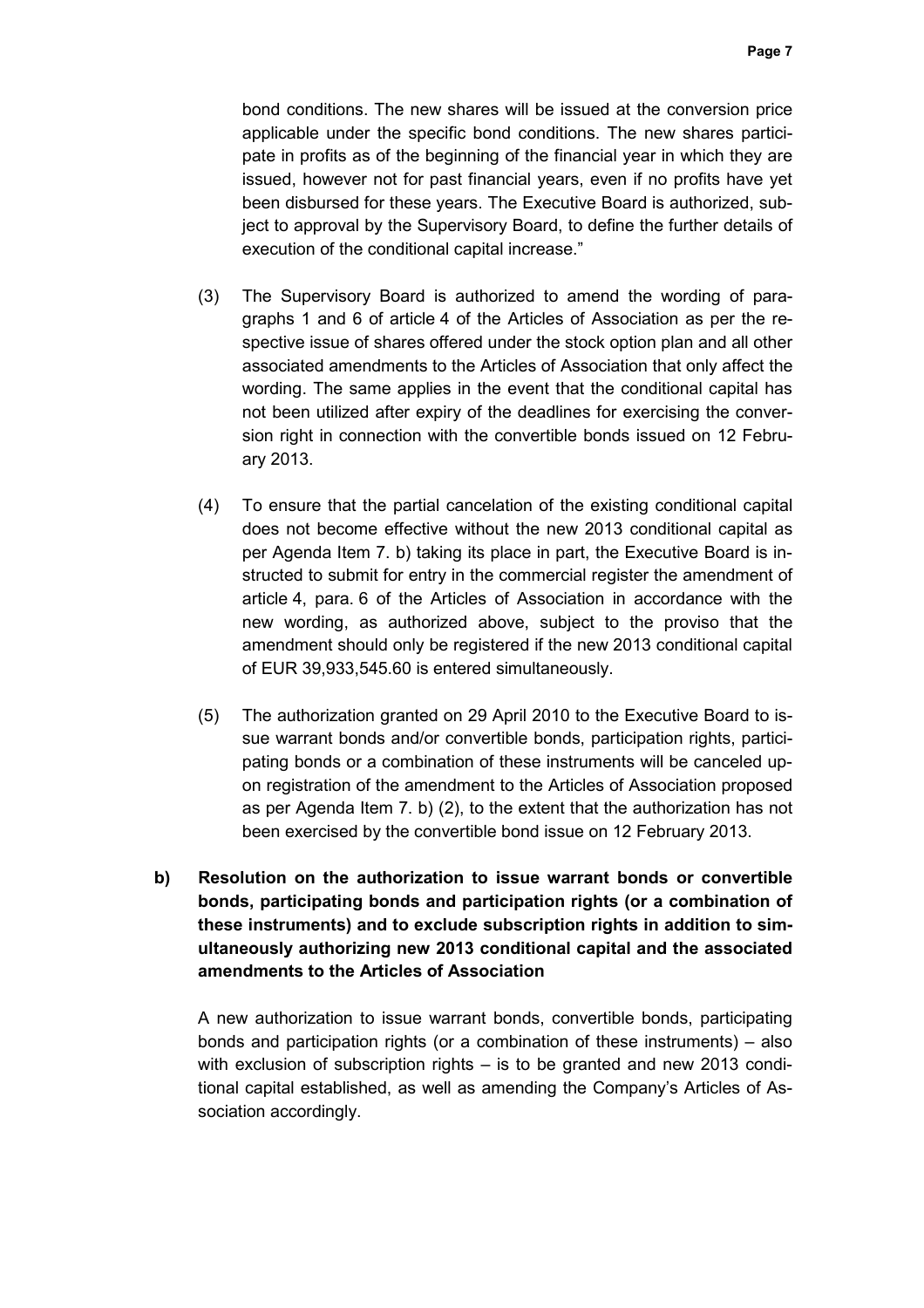The Executive Board and Supervisory Board propose to resolve the following:

# **(1) Authorization to issue warrant bonds, convertible bonds, participating bonds and participation rights (or combinations of these instruments) and to exclude subscription rights**

## *(a) Authorization period and nominal amount*

Subject to approval by the Supervisory Board, the Executive Board is authorized to issue once or several times ordinary bearer or registered warrant bonds or convertible bonds, participating bonds and participation rights or combinations of these instruments (jointly referred to as "bonds") up until 4 June 2018 for a total nominal amount of up to EUR 600,000,000.00 with or without a fixed maturity date and to grant or impose upon holders or creditors of the bonds option or conversion rights or option or conversion obligations in respect of no-par-value shares of KUKA Aktiengesellschaft with a pro rata amount of share capital of up to EUR 39,933,545.60 as further required by the conditions of the bonds.

Other than in euro, the bonds may be issued in the legal tender of an OECD country, up to the equivalent euro amount. They may also be issued by one of KUKA Aktiengesellschaft's dependent Group companies. In such case the Executive Board is authorized, subject to approval by the Supervisory Board, to guarantee the bonds for KUKA Aktiengesellschaft and to grant or impose upon the holders or creditors option or conversion rights or obligations in respect of no-par-value shares of KUKA Aktiengesellschaft.

## *(b) Subscription rights and exclusion of subscription rights*

As a basic principle, the shareholders shall be offered the opportunity to subscribe to the bonds. To the extent shareholders are not granted direct access to the bonds, shareholders shall be granted their statutory subscription rights via the financial institution or the consortium of financial institutions issuing the bonds, which are obligated to offer the bonds to the shareholders. If the bonds are issued by a dependent Group company, KUKA Aktiengesellschaft shall ensure that the statutory subscription rights for KUKA Aktiengesellschaft shareholders are granted in accordance with the above sentence.

Subject to approval by the Supervisory Board, however, the Executive Board is authorized to exclude the statutory subscription rights of shareholders in the following cases: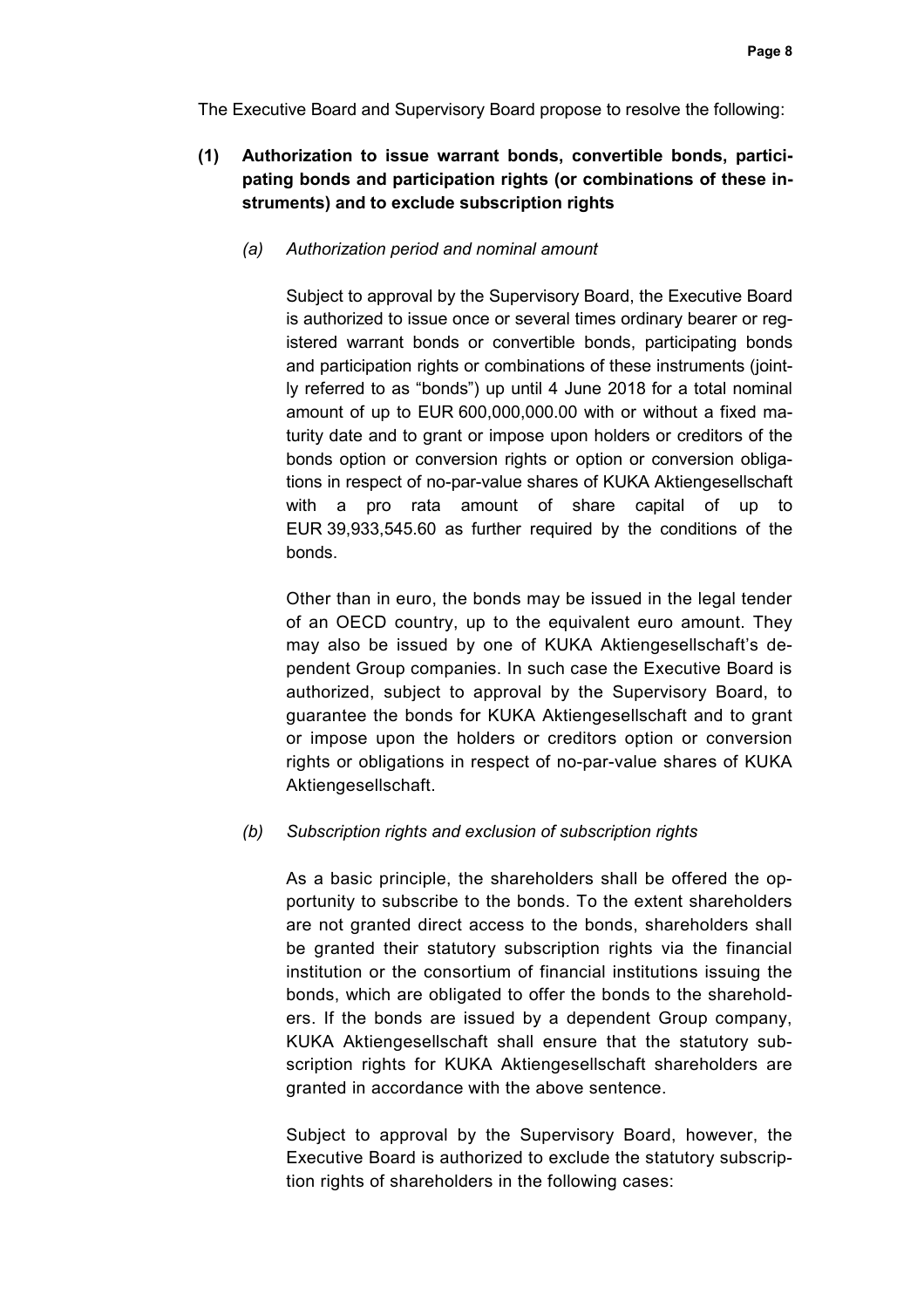- fractional amounts arising as a result of the subscription ratio;
- to the extent necessary to be able to grant holders of previously issued option or conversion rights or obligations a subscription right to the extent to which they would be entitled after exercising their option or conversion rights or fulfilling their option or conversion obligations as shareholders;
- to the extent that bonds with option or conversion rights or obligations are sold for cash, and the Executive Board, after a diligent analysis, concludes that the issue price of the bond is not substantially less than the hypothetical market value established using recognized principles, especially of financial mathematics. However this authorization to exclude the subscription right only applies for bonds issued with option or conversion rights or obligations, with an option or conversion right or an option or conversion obligation in respect of shares with a pro rata amount of share capital that may not exceed 10 percent of share capital, neither on the date this authorization becomes effective nor on the date of exercising the existing authorization, if this value is lower. Treasury shares sold during the term of this authorization pursuant to article 186, para. 3, sentence 4 AktG to issue bonds with option and or conversion rights or obligations under exclusion of subscription rights pursuant to article 71, no. 8, sentence 5 in conjunction with article 186, para. 3, sentence 4 AktG count towards this 10 percent threshold. Furthermore, shares issued during the term of this authorization pursuant to article 186, para. 3, sentence 4 AktG to issue bonds with option and/or conversion rights or obligations from authorized capital under exclusion of subscription rights pursuant to article 186, para. 3, sentence 4 AktG also count towards the aforementioned 10 percent threshold.

To the extent that participation rights or participating bonds are issued without conversion rights/obligations or option rights/obligations, the Executive Board is authorized, subject to approval by the Supervisory Board, to exclude shareholder rights entirely, if these participation rights or participating bonds are endowed with obligation-like instruments; i.e. they do not confer membership rights in KUKA Aktiengesellschaft, nor grant any share of the proceeds of liquidation, and the interest rate is not calculated on the basis of total annual net earnings,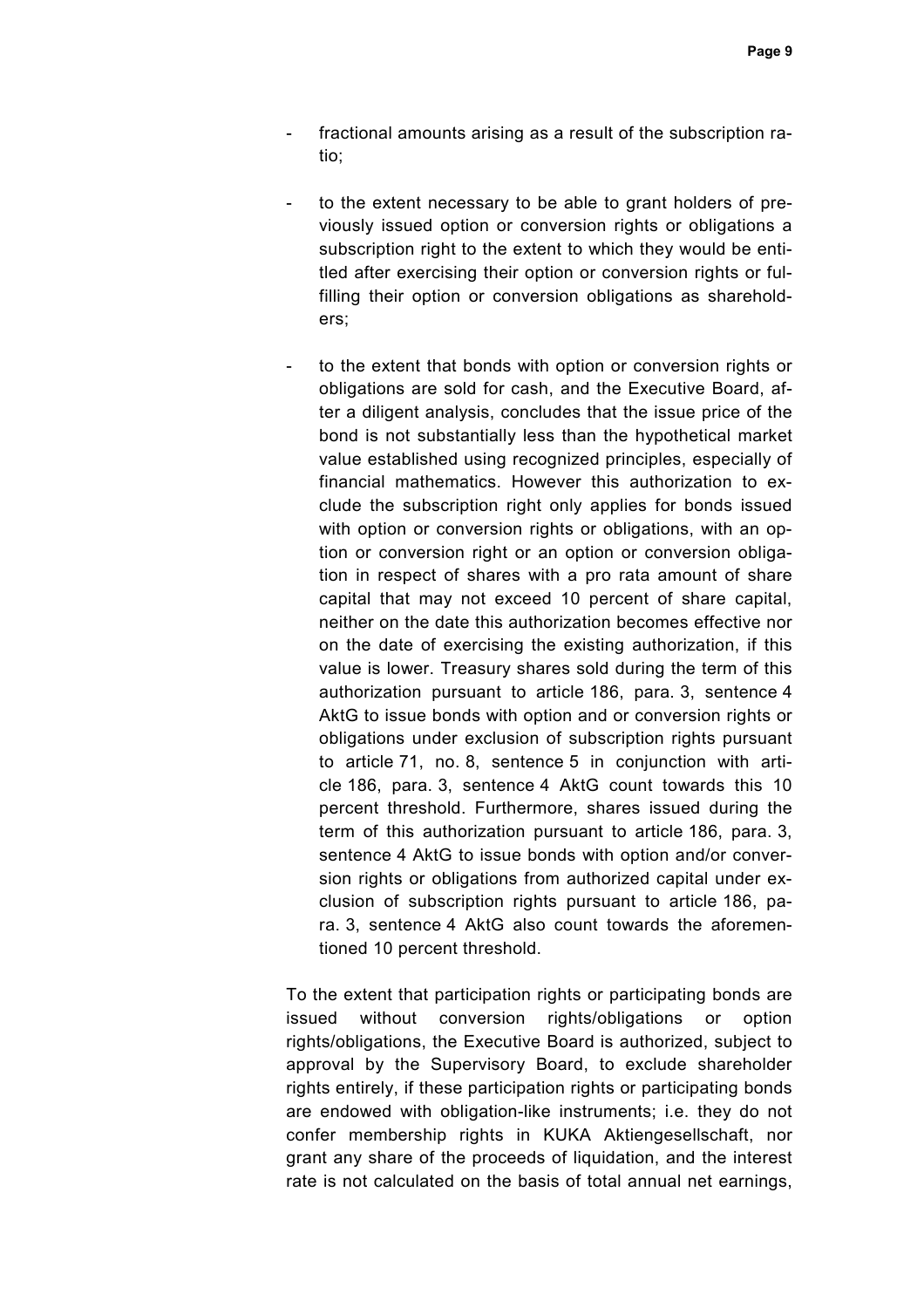retained earnings or dividends. Furthermore, in such case the interest rate and issue price of the participation rights or participating bonds shall correspond to actual market conditions at the time of issue.

#### *(c) Option and conversion rights*

The bonds will be split into partial bonds.

When warrant bonds are issued, each partial bond includes one or more warrants, entitling the holder to acquire no-par-value shares of KUKA Aktiengesellschaft according to the terms and conditions stipulated by the Executive Board. For warrant bonds issued in euro by KUKA Aktiengesellschaft, the terms and conditions of the options can stipulate that the option price can also be paid by transferring partial bonds and if applicable, by a cash payment. The pro rata amount of share capital of the shares allocated to each partial bond shall not exceed the face value of the partial bond. To the extent that fractional shares arise, it can be stipulated that the fractional shares can be added together and, possibly through supplementary payment, used to purchase whole shares in accordance with the terms and conditions of the options or bonds. The same applies if warrants are attached to a participation right or participating bond.

In the case of issuing convertible bonds, for bearer bonds, the holders or creditors of the partial bonds shall receive the right to convert their partial bonds, subject to the terms and conditions of the convertible bonds stipulated by the Executive Board, into no-par-value shares of KUKA Aktiengesellschaft. The conversion ratio is calculated by dividing the face value or the issue price less than the face value of a partial bond by the fixed conversion price for one no-par-value share of KUKA Aktiengesellschaft and can be rounded up or down to a whole number. Furthermore, a cash payment and consolidation or compensation for non-convertible fractions can be defined. The bond conditions may also provide for a variable conversion ratio and definition of the conversion price (subject to the following minimum price definition) within a prescribed bandwidth dependent upon the market price performance of KUKA Aktiengesellschaft shares during the term of the bond. The same applies if the conversion right relates to a participation right or participating bond.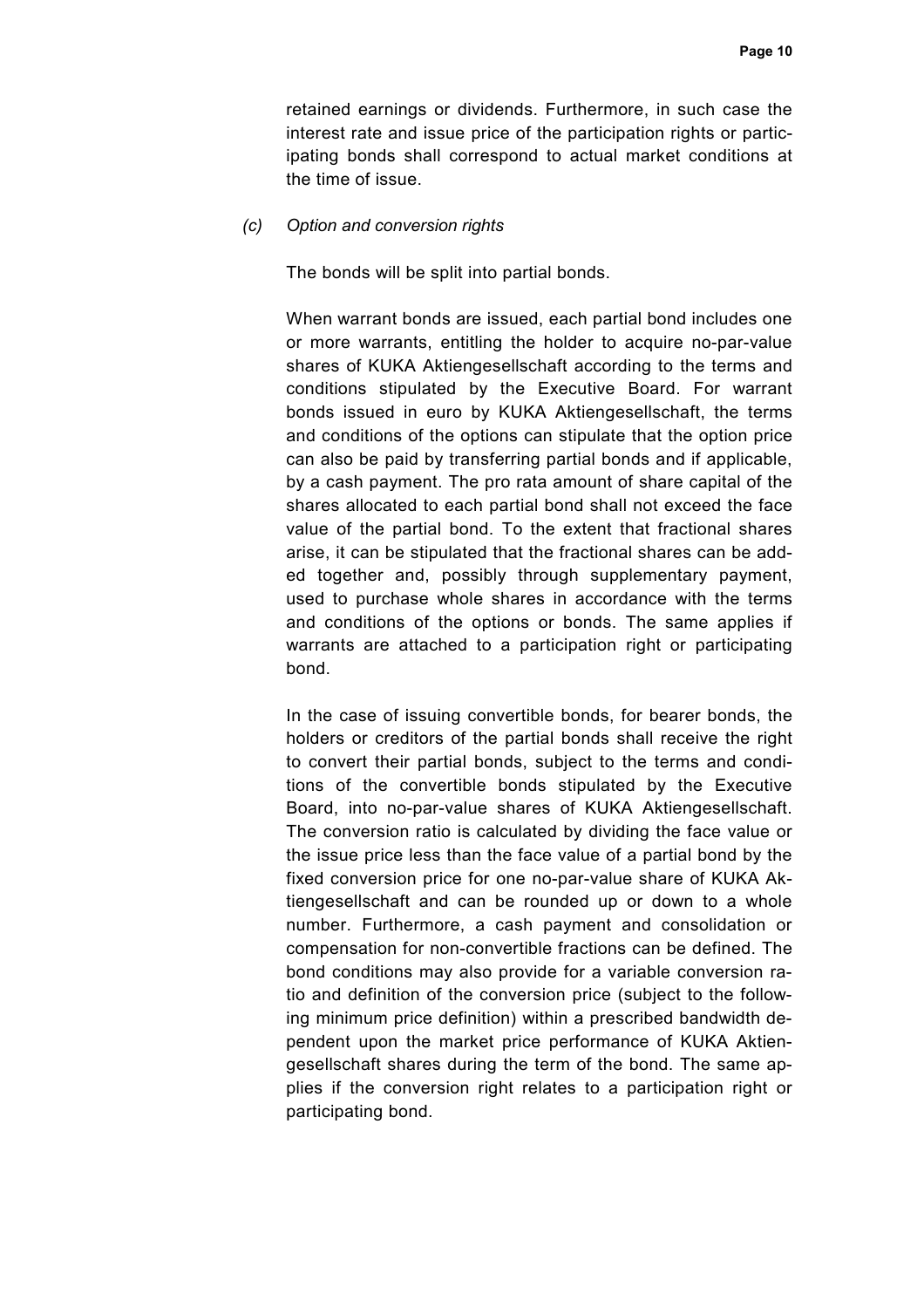### *(d) Option or conversion price*

The option or conversion price to be defined in each case for a no-par-value share of KUKA Aktiengesellschaft must, with the exception of cases in which the option or conversion obligation or a stock delivery right is provided, be at least 80 percent of the average closing price, weighted by volume, of the no-parvalue shares of KUKA Aktiengesellschaft trading electronically on the Frankfurt stock exchange in the last 10 trading days prior to the day of the resolution by the Executive Board regarding the issue of the bond, to which are attached option or conversion rights or obligations, or  $-$  for the case of granting a subscription right – at least 80 percent of the average stock market price, weighted by volume, of KUKA Aktiengesellschaft shares trading electronically on the Frankfurt stock exchange during the term of the subscription rights, minus the number of days of the subscription right term required to announce the option or conversion price pursuant to article 186, para. 2, sentence 2 AktG in a timely fashion. Article 9, para. 1 AktG and article 199 AktG are unaffected.

 Notwithstanding article 9, para. 1 AktG, for bonds with option or conversion rights or obligations, the option or conversion price may be reduced as a result of an anti-dilution clause as per the terms and conditions if KUKA Aktiengesellschaft, during the term to maturity of the option or conversion rights, (i) increases share capital using the Company's own resources, or (ii) increases share capital by granting its shareholders an exclusive subscription right, or sells treasury shares, or (iii) issues, grants or guarantees additional bonds with option or conversion rights or obligations and grants its shareholders an exclusive subscription right, and in cases (i) to (iii) where holders of existing option or conversion rights or obligations are not granted a subscription right thereto, to the extent to which they would be entitled after exercising their option or conversion rights or fulfilling their option or conversion obligations. The reduction in the option or conversion price may also be realized by way of a cash payment upon exercising the option or conversion right or fulfilling the option or conversion obligation. Furthermore, the conditions of a bond that has option or conversion rights or obligations attached may include provisions for amending the option or conversion rights or option or conversion obligations in the event of a capital decrease or other extraordinary measure or event that may result in a dilution of the value of the option or conversion rights or obligations (e.g. control transferred to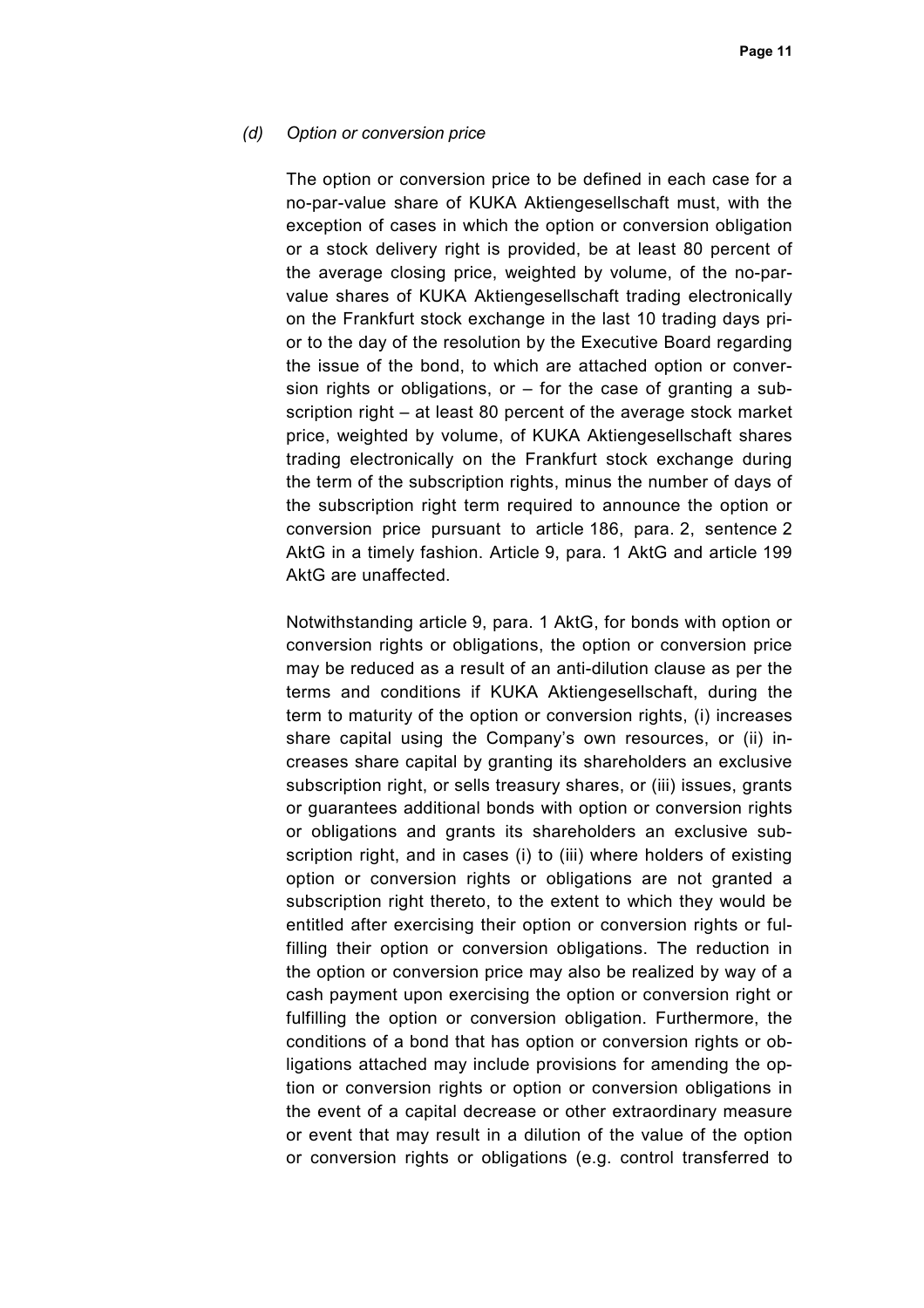third parties). Article 9, para. 1 AktG and article 199 AktG are unaffected.

#### *(e) Other provisions, including conversion obligations*

The bond conditions can give KUKA Aktiengesellschaft the right to pay a cash sum instead of granting new no-par-value shares in the event of an exercising of conversion rights or options, the amount of which corresponds to the volume-weighted average closing price of KUKA Aktiengesellschaft no-par-value shares trading electronically on the Frankfurt stock exchange, times the number of otherwise deliverable shares, during a term to be defined in the bond conditions. The bond conditions can also give KUKA Aktiengesellschaft the option of converting bonds to which option or conversion rights or obligations are attached into existing shares of KUKA Aktiengesellschaft or some other listed company instead of into new shares from conditional capital, or that the option right can be fulfilled by delivery of such shares or that the option obligation is met by the delivery of such shares.

The bond conditions can also have a provision for a conversion or option obligation at the end of the term (or at some other point in time) or give KUKA Aktiengesellschaft the right to grant no-par-value shares of KUKA Aktiengesellschaft to the holders or creditors in whole or in part instead of paying the cash sum due upon maturity of the bond to which option or conversion rights or obligations are attached (this also covers maturity due to cancelation). In such cases the option or conversion price as per the terms and conditions of the bond can be either at least the aforementioned minimum price or the volume-weighted average closing price of KUKA Aktiengesellschaft no-par-value shares trading electronically on the Frankfurt stock exchange during the 10 trading days prior to the day of maturity or some other defined point in time, even if this average price is less than the aforementioned minimum price (80 percent). The pro rata amount of share capital of the KUKA Aktiengesellschaft no-par-value shares to be issued when converting or exercising an option shall not exceed the face value of the convertible bonds. Article 9, para. 1 in conjunction with article 199, para. 2 AktG shall be observed.

The Executive Board is authorized, subject to approval by the Supervisory Board, to define further details regarding the issue and terms of the bonds, particularly the interest rate, issue price, term to maturity and denomination, anti-dilution provisions, option or conversion period, and to establish the conver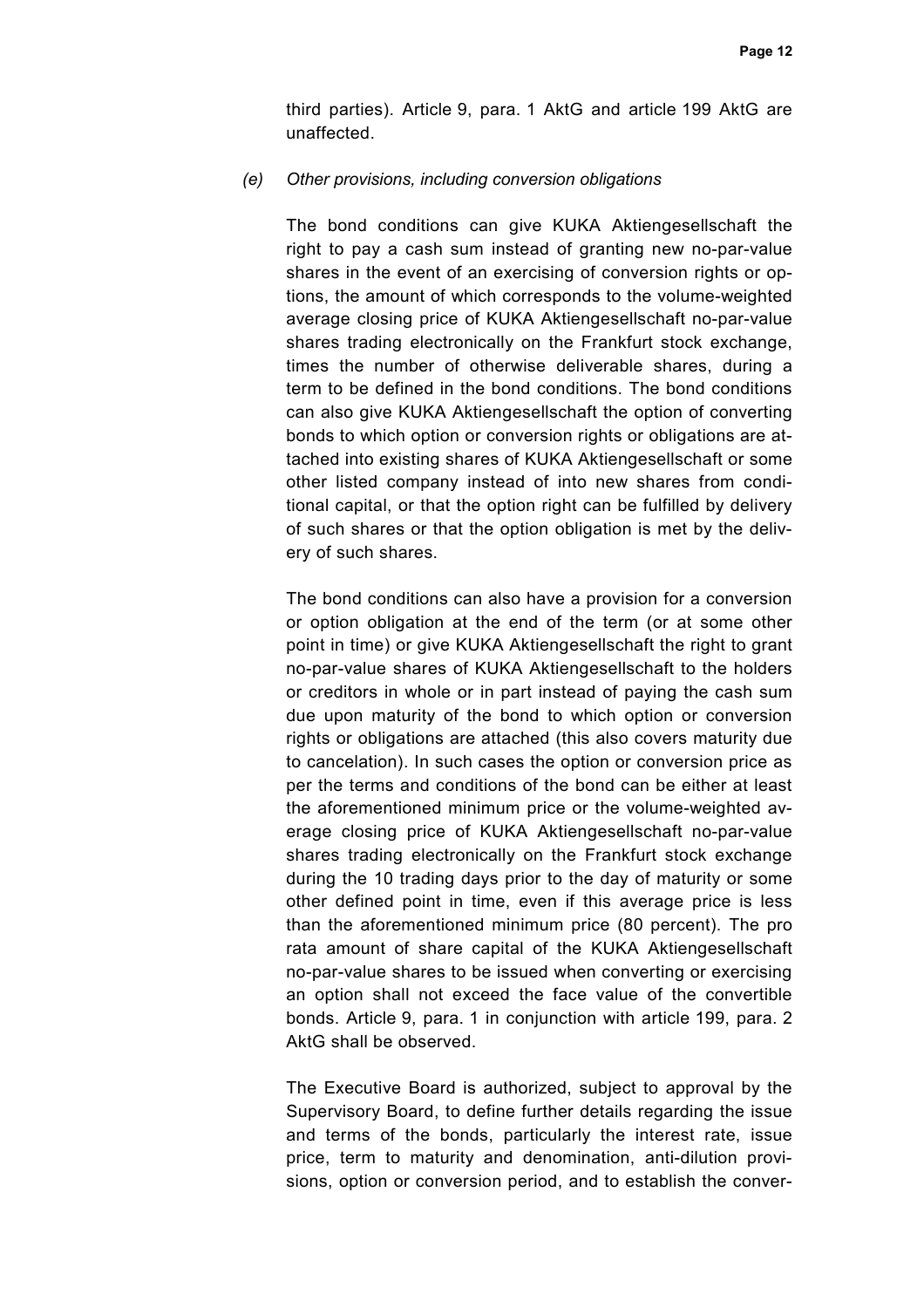sion or option price within the aforementioned framework or in agreement with the executive bodies of the KUKA Aktiengesellschaft Group company issuing the warrant or convertible bond.

#### **(2) Authorization of new 2013 conditional capital**

The share capital will be conditionally increased by up to EUR 39,933,545.60 by issuing up to 15,359,056 new no-par-value shares (2013 conditional capital). The conditional capital increase will be applied to grant no-par-value shares when conversion or option rights are exercised (or upon fulfillment of corresponding option/conversion obligations) or when KUKA Aktiengesellschaft exercises its option to grant no-par-value shares of KUKA Aktiengesellschaft instead of paying wholly or partially the monies due to the holders of conversion or warrant bonds, participation rights or participating bonds (or a combination of these instruments), issued by KUKA Aktiengesellschaft or a dependent Group company up to 4 June 2018 in exchange for cash contributions as a result of the authorization granted by the shareholders at the Annual General Meeting of 5 June 2013. Furthermore, new shares will be issued according to the condition in the aforementioned authorization resolution at the option or conversion price to be determined respectively.

The conditional capital increase shall only be conducted in the event of an issue of bonds to which option or conversion rights or obligations are attached in accordance with the authorization by shareholders at the Annual General Meeting of 5 June 2013 and only to the extent that option or conversion rights are exercised or to the extent that holders of bonds obligated to convert or exercise their options fulfill their conversion or option obligations, or to the extent that KUKA Aktiengesellschaft exercises its option to grant no-par-value shares of KUKA Aktiengesellschaft instead of paying wholly or partially the monies due and provided in each case no cash settlement is granted or treasury shares or shares of another listed company are used to service the bonds. The new shares issued shall participate in the profits as of the beginning of the financial year in which they are issued. The Executive Board is authorized, subject to approval by the Supervisory Board, to define the further details of execution of the conditional capital increase.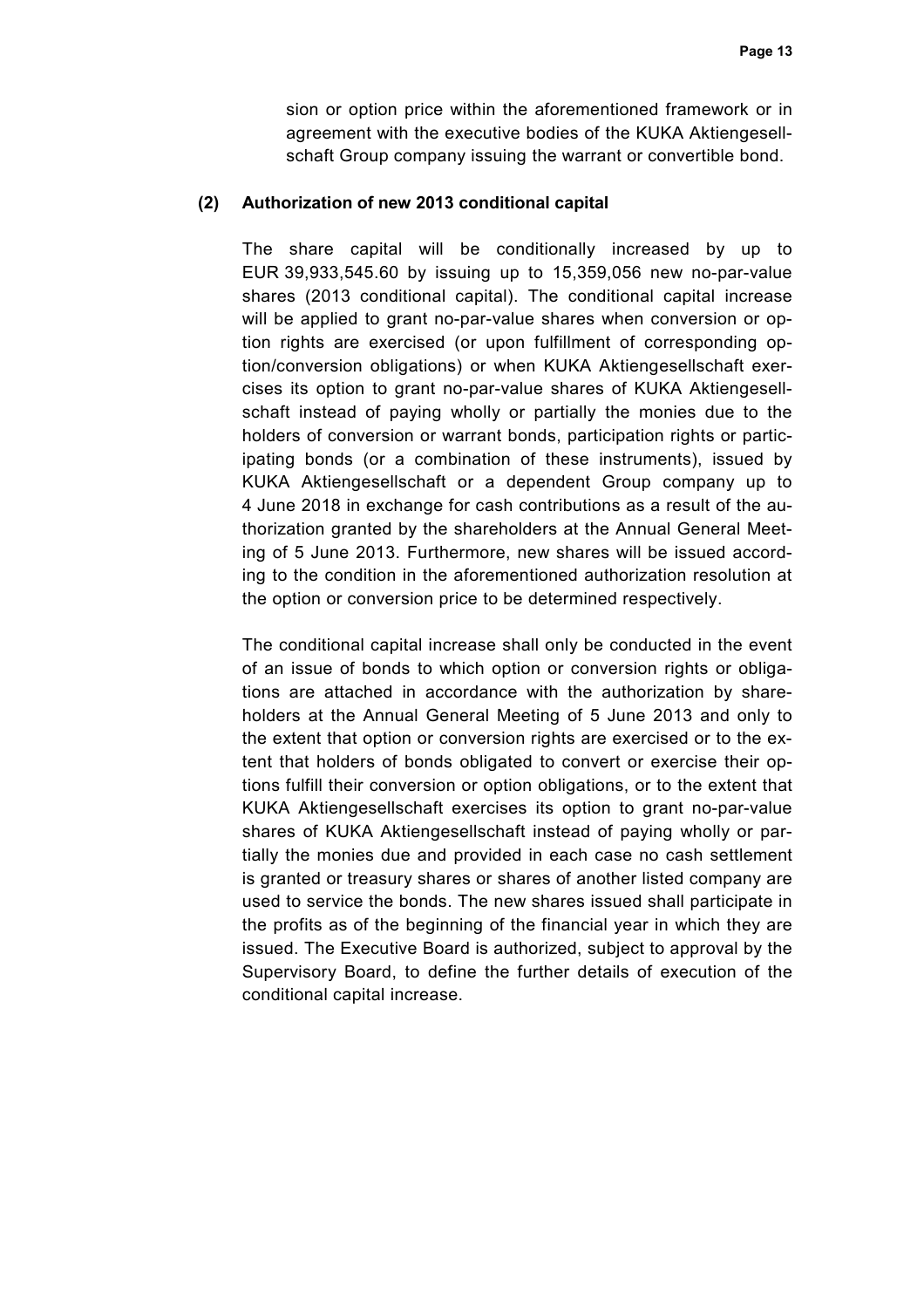### **(3) Amendments to the Articles of Association**

The following new para. 7 will be inserted in article 4 of the Articles of Association:

"The share capital is conditionally increased by up to EUR 39,933,545.60, divided into up to 15,359,056 no-par-value shares (2013 conditional capital). The conditional capital increase will only be carried out to the extent that holders or creditors of option or conversion rights or conversion or option obligations exercise their option or conversion rights in exchange for cash for options and or convertible bonds, participation rights or participating bonds (or a combination of these instruments), issued or guaranteed by KUKA Aktiengesellschaft or a dependent Group company of KUKA Aktiengesellschaft up to 4 June 2018 as a result of the authorization granted to the Executive Board by shareholders at the Annual General Meeting of 5 June 2013, or, to the extent they were obliged to exercise their conversion or option rights, fulfill their conversion or option obligations, or to the extent that KUKA Aktiengesellschaft exercises its option to wholly or partially grant shares of KUKA Aktiengesellschaft instead of paying the monies due, provided no cash settlement or treasury shares or shares of another listed company are used to service the bonds. The new shares will be issued according to the conditions of the aforementioned authorization resolution at the option or conversion price to be determined respectively. The new shares shall participate in the profits as of the beginning of the financial year in which they are issued. The Executive Board is authorized, subject to approval by the Supervisory Board, to define the further details of execution of the conditional capital increase."

#### **(4) Authorization to amend the Articles of Association**

The Supervisory Board is authorized to amend the wording of paragraphs 1 and 7 of article 4 of the Articles of Association as per the respective issue of shares offered under the stock option plan and all other associated amendments to the Articles of Association that only affect the wording. The same applies in the event the authorization to issue bonds is not exercised after expiry of the period of authorization, or to the extent the conditional capital has not been utilized at the time of expiry of the option or conversion rights, or deadline for fulfillment of the conversion or option obligations.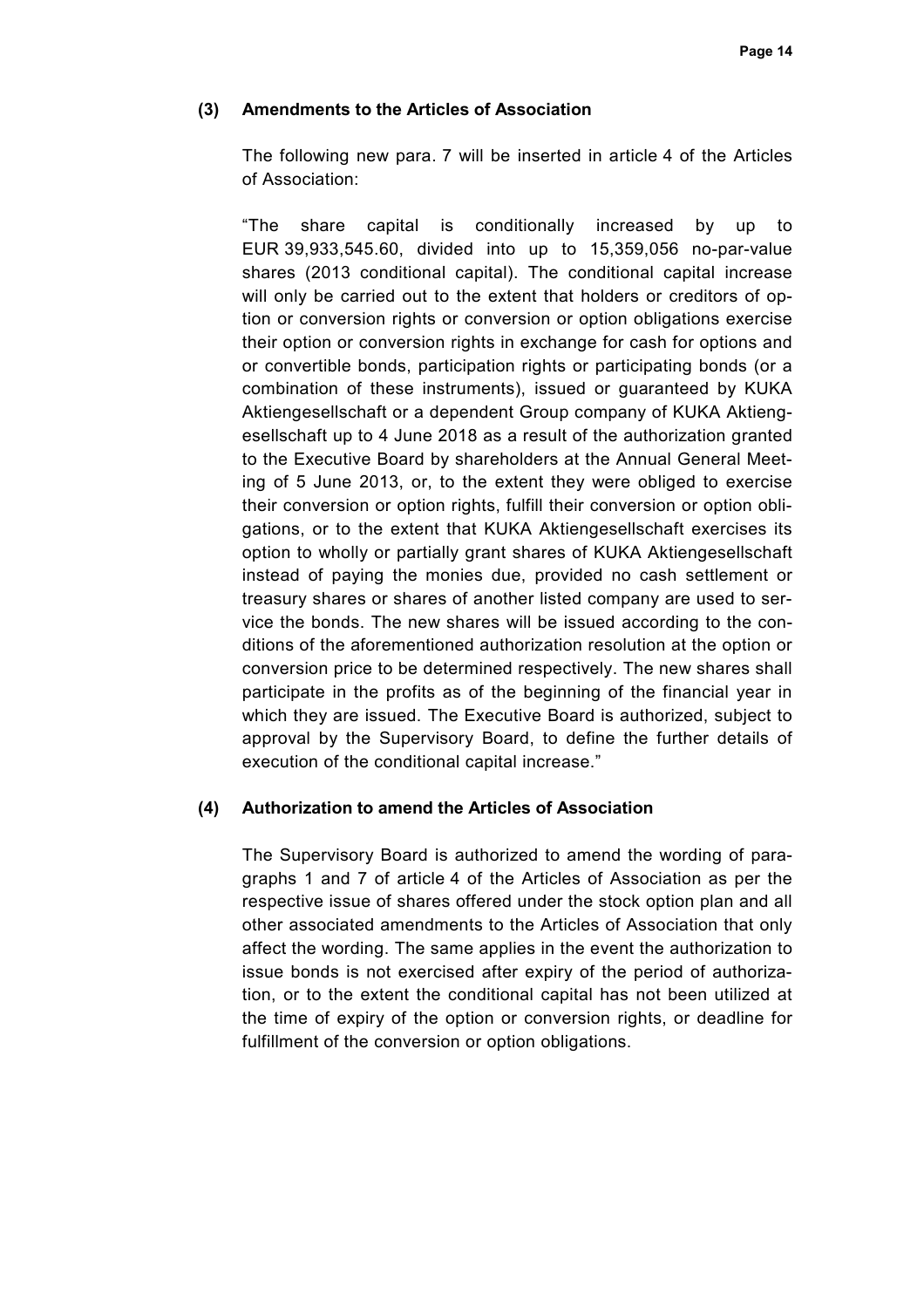**8. Election of the auditor of the annual financial statements and the consolidated financial statements for the 2013 financial year, as well as the auditor for an independent review, if applicable, of the condensed financial statements and the interim management report for the first half-year of the 2013 financial year** 

The Supervisory Board proposes, on the basis of the Audit Committee's recommendation, to resolve that KPMG AG Wirtschaftsprüfungsgesellschaft, Berlin, be elected as the auditor of the annual financial statements and the consolidated financial statements for the 2013 financial year and for an independent review of the condensed financial statements and the interim management report for the first halfyear of the 2013 financial year, if such a review of these statements is conducted.

## **II. Reports**

# **Report of the Executive Board to the Annual General Meeting concerning Agenda Item 7 pursuant to article 221, para. 4, sentence 2 and article 186, para. 4, sentence 2 AktG**

The options of KUKA Aktiengesellschaft described in detail in the following for the financing of its activities are intended to expand the proposed authorization to issue warrant bonds and/or convertible bonds, participating bonds and participation rights or a combination of these instruments ("bonds") in a total nominal amount of up to EUR 600,000,000.00 and to create conditional capital of up to EUR 39,933,545.60, as well as to provide the Executive Board, subject to approval by the Supervisory Board – in particular under more favorable capital market conditions – with a more flexible and timely financing that is in the interest of KUKA Aktiengesellschaft.

In principle, shareholders are entitled to the legal subscription right for bonds associated with subscription or conversion rights or obligations (article 221, para. 4 in conjunction with article 186, para. 1 AktG). When shareholders are not granted immediate subscription of bonds, the Executive Board can exercise the option of issuing bonds to a financial institution or consortium of banks with the obligation of offering shareholders the opportunity of acquiring bonds in accordance with their subscription rights (indirect subscription right in the sense of article 186, para. 5 AktG).

The exclusion of the subscription right for fractional amounts makes it possible to utilize the requested authorization with rounded amounts. This facilitates the handling of shareholder subscription rights. The exclusion of the subscription right for the benefit of holders or creditors of already issued conversion and option rights or obligations has the advantage that the conversion price or option price for the already issued conversion or option rights or obligations does not have to be reduced and thus leads to an overall greater amount of funds that can be raised. Both instances of excluding the subscription right are therefore in the interest of KUKA Aktiengesellschaft and its shareholders.

With the exception of a conversion obligation and a share subscription right, the issue price for the new shares must be at least 80 percent of the market price determined at the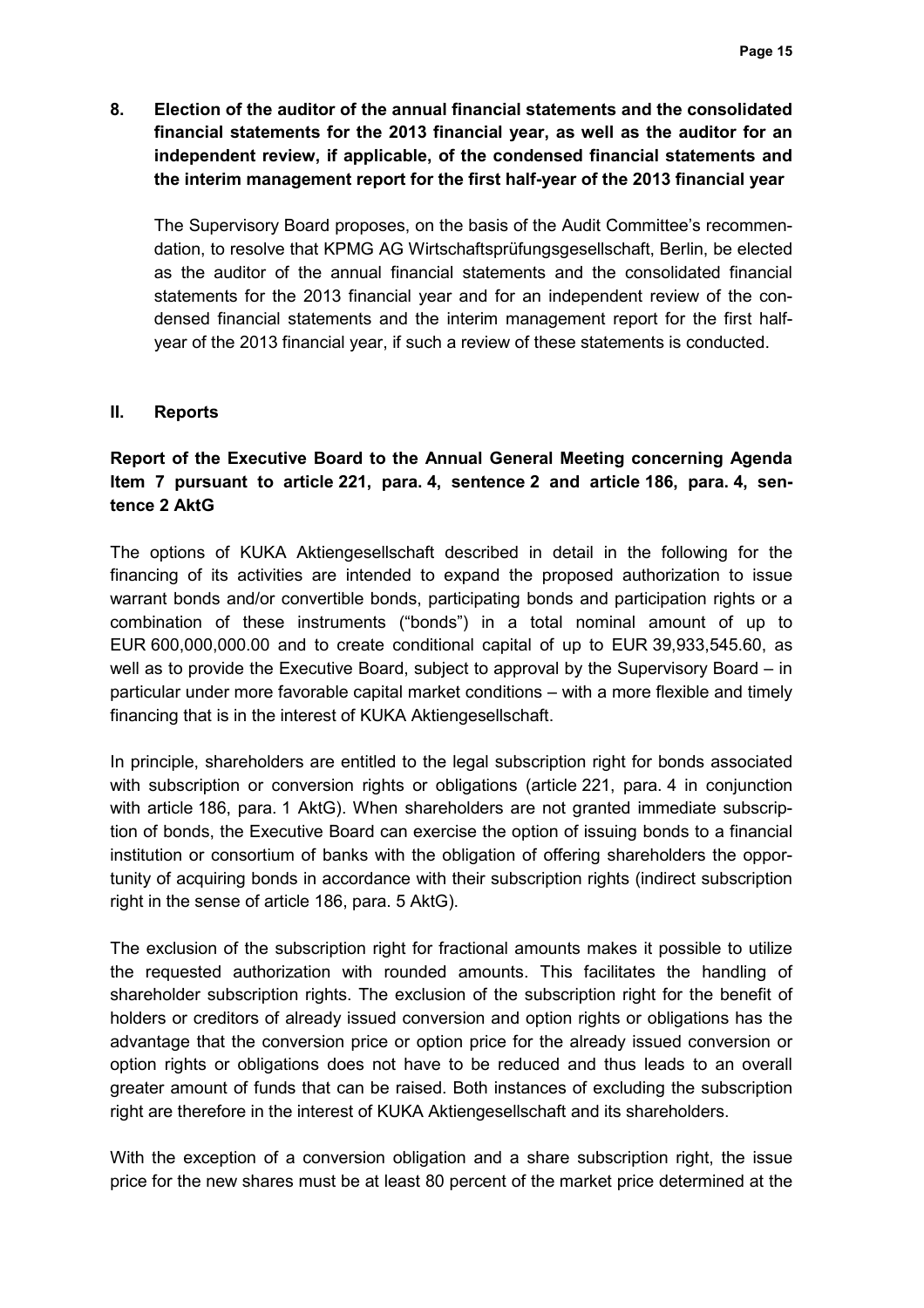time of the issuance of the bonds associated with subscription or conversion rights or obligations. The possibility of a premium (which can increase after the maturity of the warrant bonds or convertible bonds) establishes the necessary conditions so that the terms of bonds with option or conversion rights account for the capital market environment at the time of their issuance.

The Executive Board is further authorized, subject to approval by the Supervisory Board, to completely exclude the subscription right of the shareholders if the issuance of the bonds associated with option or conversion rights or obligations against cash payment results in an issue price not substantially less than the hypothetical market value of these bonds established using financial mathematical methods. This gives KUKA Aktiengesellschaft the ability to exploit favorable market situations on very short notice and quickly, and to achieve better conditions by being able to react quickly to the market when setting the interest rate and the issue price for the bonds. It would not be possible to set conditions close to market and ensure smooth placement if the subscription right were retained. Article 186, para. 2 AktG authorizes the publishing of the exercise price (and thus the conditions of these bonds) by the third to last day of the subscription period. However, in light of the frequent volatility on the stock markets, market risk can also exist for more than a few days leading to "haircuts" during the setting of the bond conditions, which are then no longer close to the market. The existence of a subscription right also endangers the successful placement with third parties, i.e. increases the related expenditures due to the uncertainty of its exercise (subscription behavior). Finally, due to the length of the subscription period, KUKA Aktiengesellschaft cannot respond quickly to favorable or unfavorable market conditions when granting a subscription right, but rather is subject to deteriorating share prices during the subscription period, which can lead to a less favorable procurement of equity for KUKA Aktiengesellschaft.

In this event of a complete exclusion of the subscription right, the provision in article 186, para. 3, sentence 4 AktG applies accordingly pursuant to article 221, para. 4, sentence 2 AktG. The limit regulated therein for excluding the subscription right of 10 percent of the share capital must be complied with in the content of the resolution. In this case, when the authorization to exclude the subscription right pursuant to article 186, para. 3, sentence 4 AktG takes effect, the maximum volume of authorized capital made available for securing the option or conversion rights or obligations shall not exceed 10 percent of the existing share capital. A corresponding requirement in the resolution on the authorization also ensures that the 10 percent limit is not exceeded in the event of a reduction of capital because the authorization for excluding the subscription right expressly may not exceed 10 percent of the share capital, neither at the time the authorization takes effect nor, if this value is less, at the time of exercise of the existing authorization. Applied here are the treasury shares sold subject to the exclusion of the subscription right pursuant to article 186, para. 3, sentence 4 AktG and those shares issued from authorized capital under exclusion of the subscription right pursuant to article 186, para. 3, sentence 4 AktG, if the sale or issuance takes place during the period of this authorization until the subscription right free issuance according to article 186, para. 3, sentence 4 AktG of the bonds with option and/or conversion rights or obligations. This correspondingly reduces this amount. Article 186, para. 3, sentence 4 AktG also stipulates that the issue price may not be substantially less than the market price. This is intended to ensure that no material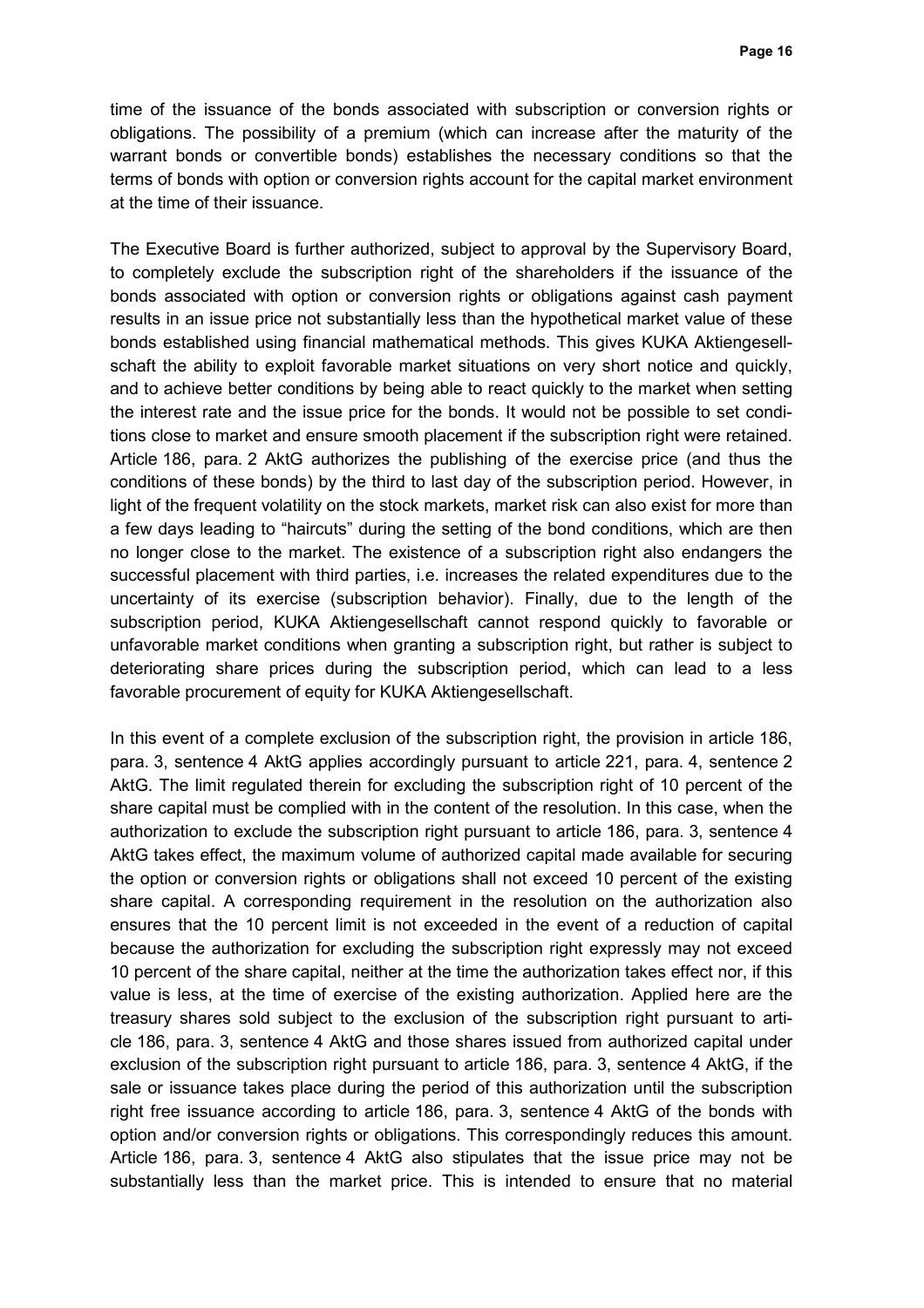economic dilution of the value of the shares occurs. Whether such a dilutive effect occurs when issuing bonds with option or conversion rights or obligations under exclusion of the subscription right can be determined by calculating the hypothetical market price of the bonds in accordance with recognized methods, especially financial mathematical methods, and comparing this with the issue price. If, after proper examination, this issue price is only insignificantly below the hypothetical market price at the time of issuing the bonds, then an exclusion of the subscription right based on an insignificant shortfall is permissible under the intent and purpose of the regulation outlined in article 186, para. 3, sentence 4 AktG. The resolution therefore stipulates that the Executive Board, after proper examination, must come to the conclusion prior to issuing the bonds with option or conversion rights or obligations that the planned issue price will not lead to any considerable dilution of the value of the shares because the issue price of the bonds is not substantially lower than the hypothetical market price determined in accordance with recognized methods, especially financial mathematical methods. Thus, the computed market value of a subscription right is reduced to virtually zero so that the shareholders are not subject to any considerable economic disadvantage as a result of the exclusion of the subscription right. These measures ensure that there is no considerable dilution of the share value due to the exclusion of the subscription right.

Moreover, shareholders may at any time maintain their percentage of the share capital of KUKA Aktiengesellschaft – even after conversion or option rights have been exercised, or the option or conversion obligations have taken effect – by purchasing shares on the open market. On the other hand, the authorization to exclude the subscription right allows KUKA Aktiengesellschaft to set conditions close to market with the greatest possible security with regard to the ability to place the bonds with third parties and to exploit favorable market situations on short notice.

To the extent that participation rights or participating bonds without option or conversion rights or obligations are issued, the Executive Board is authorized, with the consent of the Supervisory Board, to completely exclude the subscription right of the shareholders if these participating bonds or participation rights have obligation-like features, i.e. if they do not establish membership rights in KUKA Aktiengesellschaft, do not grant participation in liquidation proceeds, and the amount of interest is not calculated on the basis of the amount of annual net profit, net earnings or the dividend. Furthermore, in this case the interest rate and the issue price of the participation rights or participating bonds must reflect the current market conditions at the time of issuance. If the conditions cited are met, the exclusion of the subscription right does not result in a disadvantage for shareholders, since the participation rights or participating bonds do not establish membership rights or a share of liquidation proceeds or profit in KUKA Aktiengesellschaft.

The Executive Board Report to the Annual General Meeting pursuant to article 221, para. 4, sentence 2 in conjunction with article 186, para. 4, sentence 2 AktG, provided in its entirety above, is available for shareholders to view, starting from the day of the convening of the Annual General Meeting, at the business premises of the Company (Zugspitzstrasse 140, 86165 Augsburg, Germany), at the Annual General Meeting, and for download on the Internet at www.kuka-ag.de. On request, every shareholder shall be sent this report without delay and free of charge.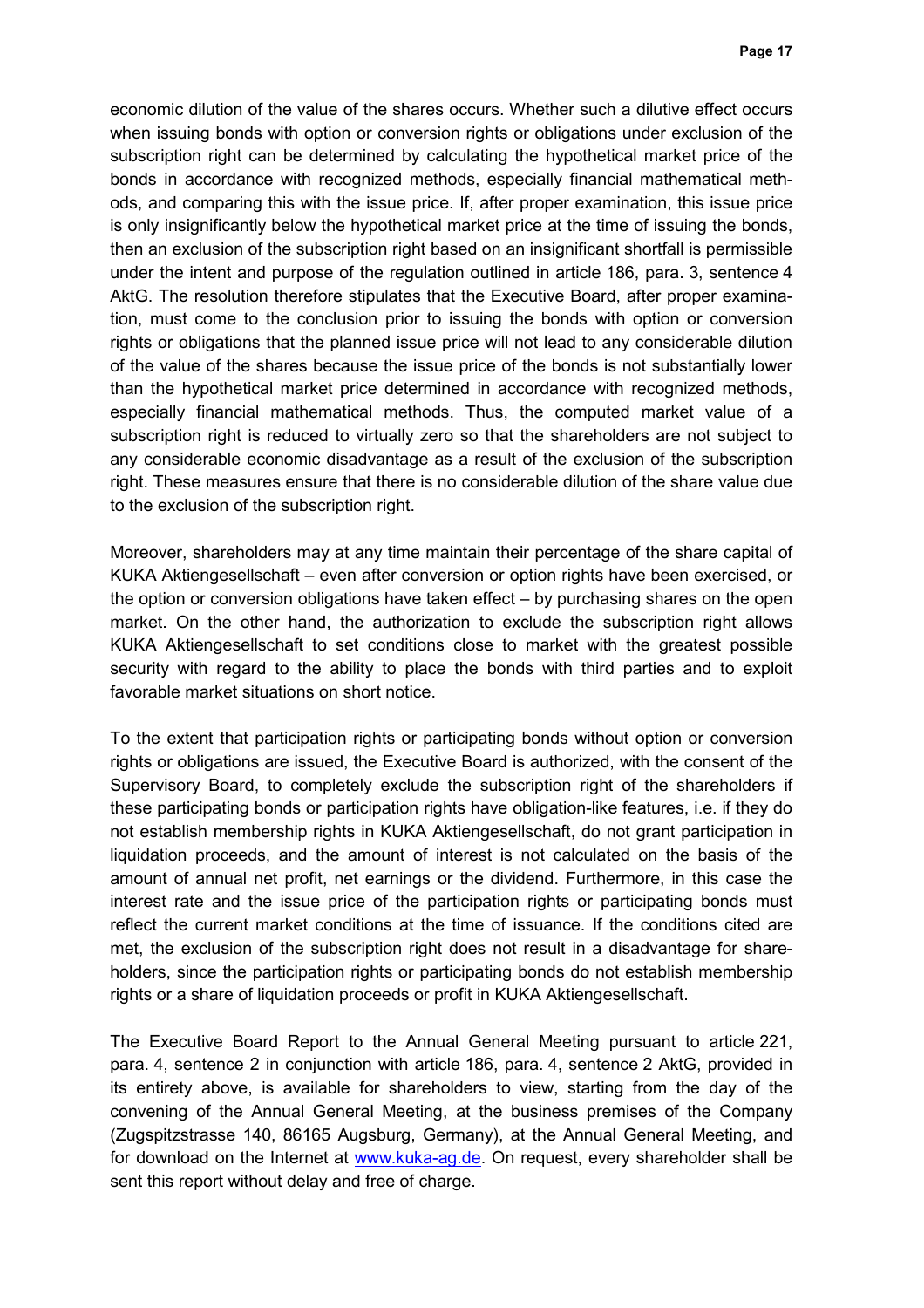## **III. Further information relating to the convening of the Annual General Meeting**

## **Total number of shares and voting rights**

The Company's share capital comprises, at the time the Annual General Meeting is convened, 33,915,431 no-par-value shares; there are no other share classes. Each share confers one vote, resulting in 33,915,431 participating and voting shares.

# **Prerequisites for attending the Annual General Meeting and exercising voting rights (with record date in accordance with article 123, para. 3, sentence 3 AktG [Stock Corporation Act] and its meaning)**

Shareholders wishing to attend the Annual General Meeting and exercise their voting right must register prior to the General Meeting. In addition, shareholders are required to provide proof of their right to attend the Annual General Meeting or to exercise voting rights. A certificate of share ownership issued in German or English by their custodian bank with reference being made to the start of the 21st day before the Annual General Meeting, Wednesday, 15 May 2013, 0:00 hours CEST (so-called "record date") is sufficient.

The registration and proof of share ownership must be in text form and be sent to the Company to the following address and be received no later than the seventh day prior to the General Meeting, i.e. at the latest by Wednesday, 29 May 2013, 24:00 hours, CEST:

> **KUKA Aktiengesellschaft c/o C-HV AG Gewerbepark 10 92289 Ursensollen**

**Fax: +49/(0)9628/92 99 871 e-mail: HV@Anmeldestelle.net** 

With respect to attendance at the General Meeting and the exercise of voting rights, only those persons shall be deemed shareholders for the Company's purposes who have provided such proof. In this respect, the right to attend and the scope of the voting rights shall be determined exclusively on the basis of the shareholding proven as of the record date. The record date does not involve any lock-up period for the shares. Even if all or some of the shares are sold after the record date, the shares held by the shareholder as of the record date shall be authoritative for attendance and for the scope of the voting rights; i.e. any sale of shares after the record date shall not affect the right to attend or the scope of voting rights. The same shall apply accordingly to new shares or additional shares acquired after the record date. Persons who do not hold any shares yet as of the record date and become shareholders after that date shall not be entitled to attend or vote. Furthermore, the record date is not a relevant date for dividend rights.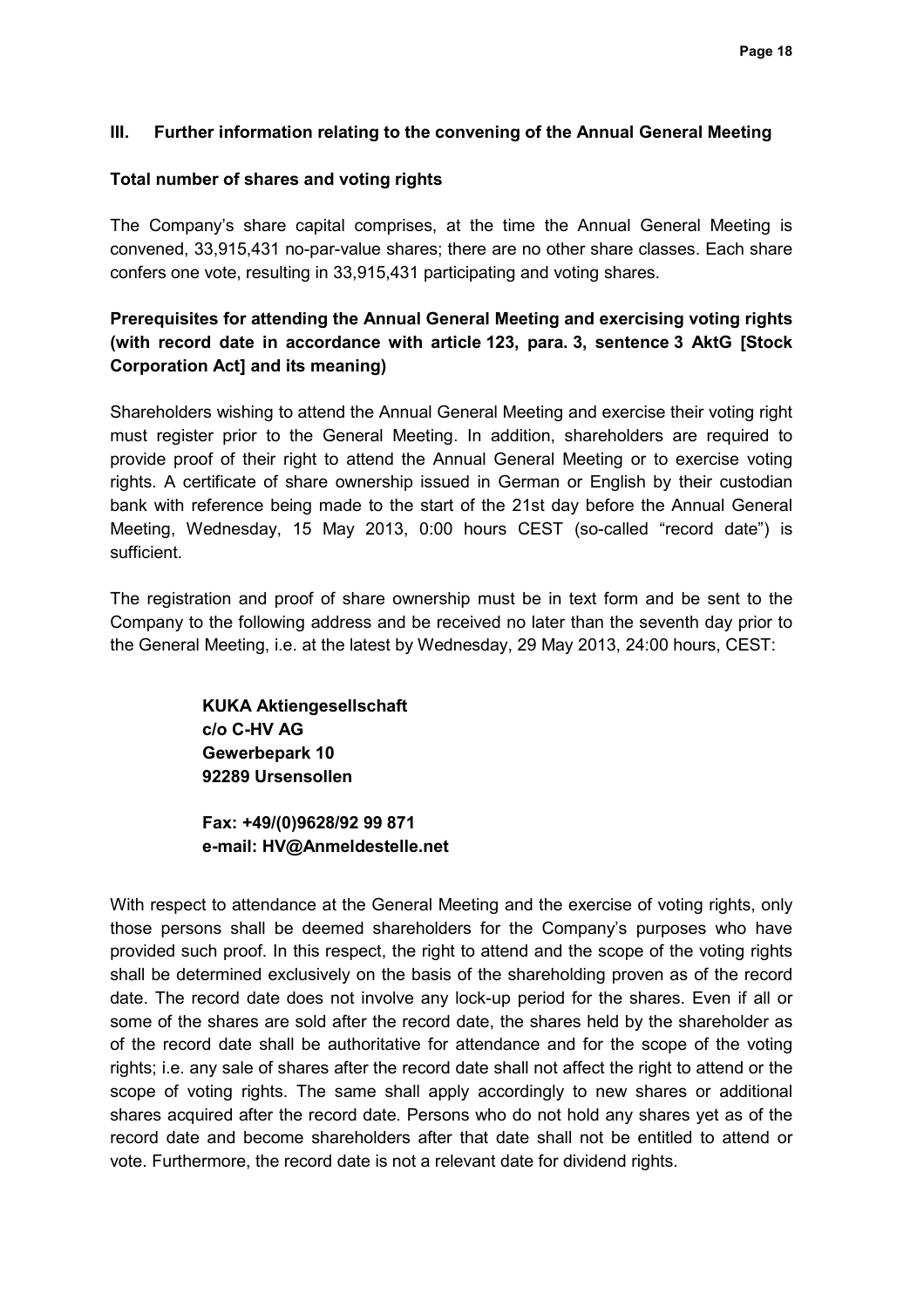Admission tickets to the Annual General Meeting shall be issued to the shareholders after proper receipt of the registration and proof of share ownership. To ensure timely receipt of admission tickets, we kindly ask shareholders to send the registration and proof of share ownership as early as possible.

## **Voting by proxy**

Shareholders may, by appropriately granting power of attorney, also exercise their voting rights at the Annual General Meeting by way of proxy, e.g. through a bank or a shareholders' association. If the shareholder appoints more than one person as a proxy, the Company may reject one or more of these persons. The requirement to register in due time and form and provide proof of share ownership in accordance with the above stipulations shall apply also in the case of voting by proxy.

In principle, any granting of power of attorney, revocation thereof and proof of authorization in relation to the Company must be in text form in accordance with article 134, para. 3, sentence 3 AktG. For granting power of attorney, shareholders may use the proxy section on the admission ticket form that they will receive after registration, or the proxy form that can be downloaded from the Company's website at www.kuka-ag.de. Shareholders shall also have the option of issuing special power of attorney in text form. Until the beginning of voting at the Annual General Meeting, the following address, fax number and e-mail address shall be available for sending proof of authorization as a proxy and for revoking power of attorney:

> **KUKA Aktiengesellschaft c/o C-HV AG Gewerbepark 10 92289 Ursensollen**

**Fax: +49/(0)9628/92 99 871 e-mail: vollmacht@c-hv.com** 

The entry and exit desks at the Annual General Meeting shall be available for this purpose on the day of the Annual General Meeting, from 9:00 am, at the Congress Center, Gögginger Strasse 10, 86159 Augsburg.

If a bank, a shareholders' association or any other equivalent institution, entity or person in accordance with article 135 AktG is appointed as a proxy, the text form requirement for such power of attorney shall apply neither by law nor according to the Company's Articles of Association. According to the law, it shall, in such cases, suffice if the proxy is able to validate its power of attorney. In addition, the power of attorney must be complete and refer only to the exercise of voting rights. Therefore, we advise shareholders wishing to authorize a bank, a shareholders' association or any other equivalent institution, entity or person as a proxy in accordance with article 135 AktG to confer with the proxy regarding the form that the power of attorney should take. In such cases, power of attorney shall be granted only to a specified proxy. According to article 135, para. 7 AktG, however, the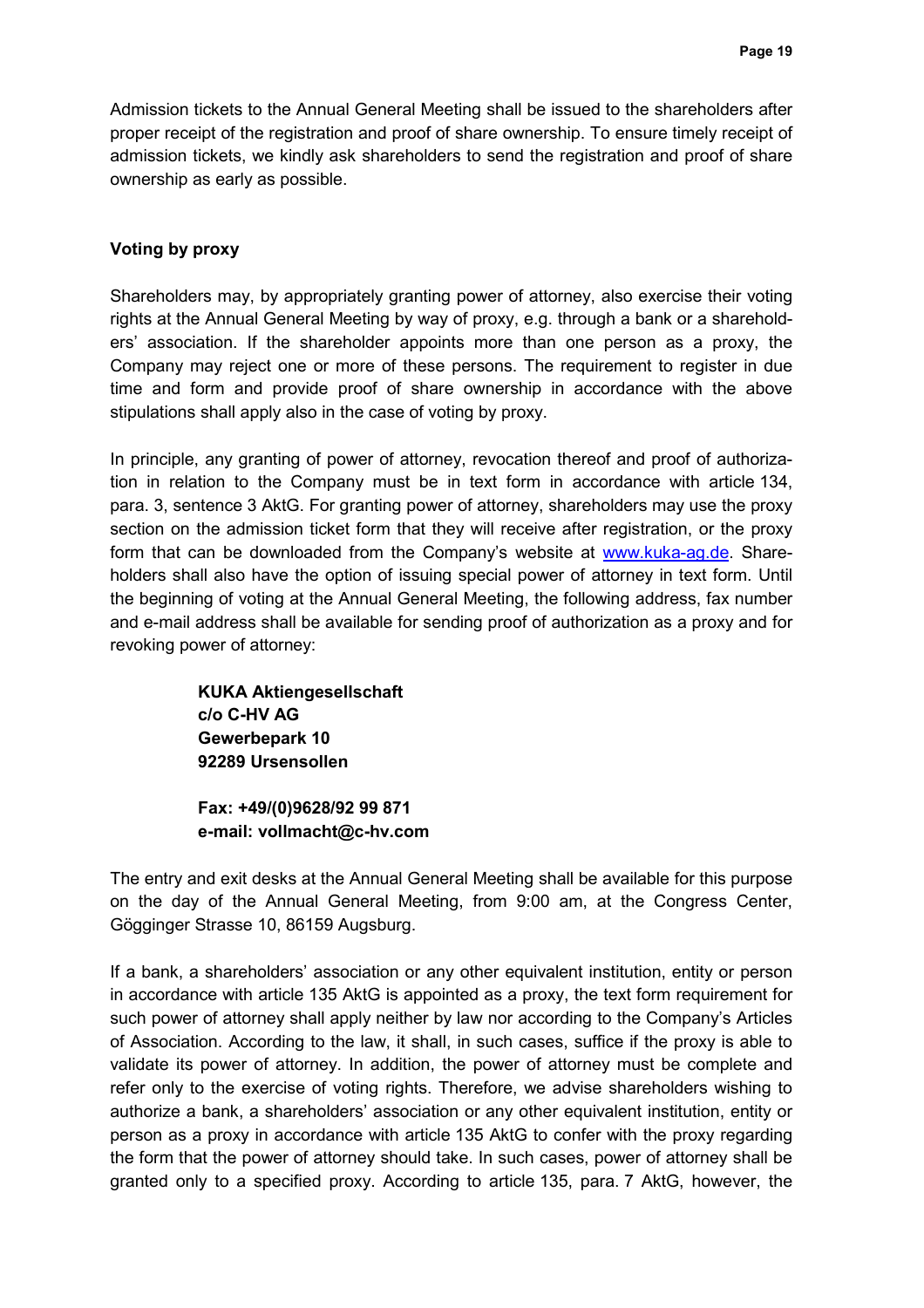effectiveness of the voting shall not be impaired by any breach of the aforementioned and specified additional requirements stated in article 135 AktG for the appointment of a proxy as stated in this section.

We offer our shareholders the possibility of authorizing Company-appointed proxies to exercise their voting rights. The Company has laid down the following provisions for this: The exercise of voting rights by such Company-appointed proxies shall be subject to express instructions given in respect of the specific items on the agenda. Without such express instructions, voting rights shall not be deemed to have been represented. The form for granting power of attorney and issuing instructions that is sent together with the admission ticket can be used for granting power of attorney. Any granting of power of attorney (along with instructions), revocation thereof and proof of authorization in relation to the Company must be in text form. The Company must receive power of attorney for Company-appointed proxies, along with express instructions, at the latest by Monday, 3 June 2013, 24:00 hours CEST, sent to the address below:

> **KUKA Aktiengesellschaft c/o C-HV AG Gewerbepark 10 92289 Ursensollen**

**Fax: +49/(0)9628/92 99 871 e-mail: vollmacht@c-hv.com** 

The entry and exit desks at the Annual General Meeting shall be available for giving, revoking and altering instructions in relation to any Company-appointed proxy on the day of the Annual General Meeting, from 09:00 am, at the Congress Center, Gögginger Strasse 10, 86159 Augsburg.

The offer of the option to authorize Company-appointed proxies to exercise voting rights shall not affect any of the aforementioned possibilities of participation and representation, including attendance in person or participation via another proxy, such as a bank or shareholders' association. All these possibilities shall remain fully open to shareholders.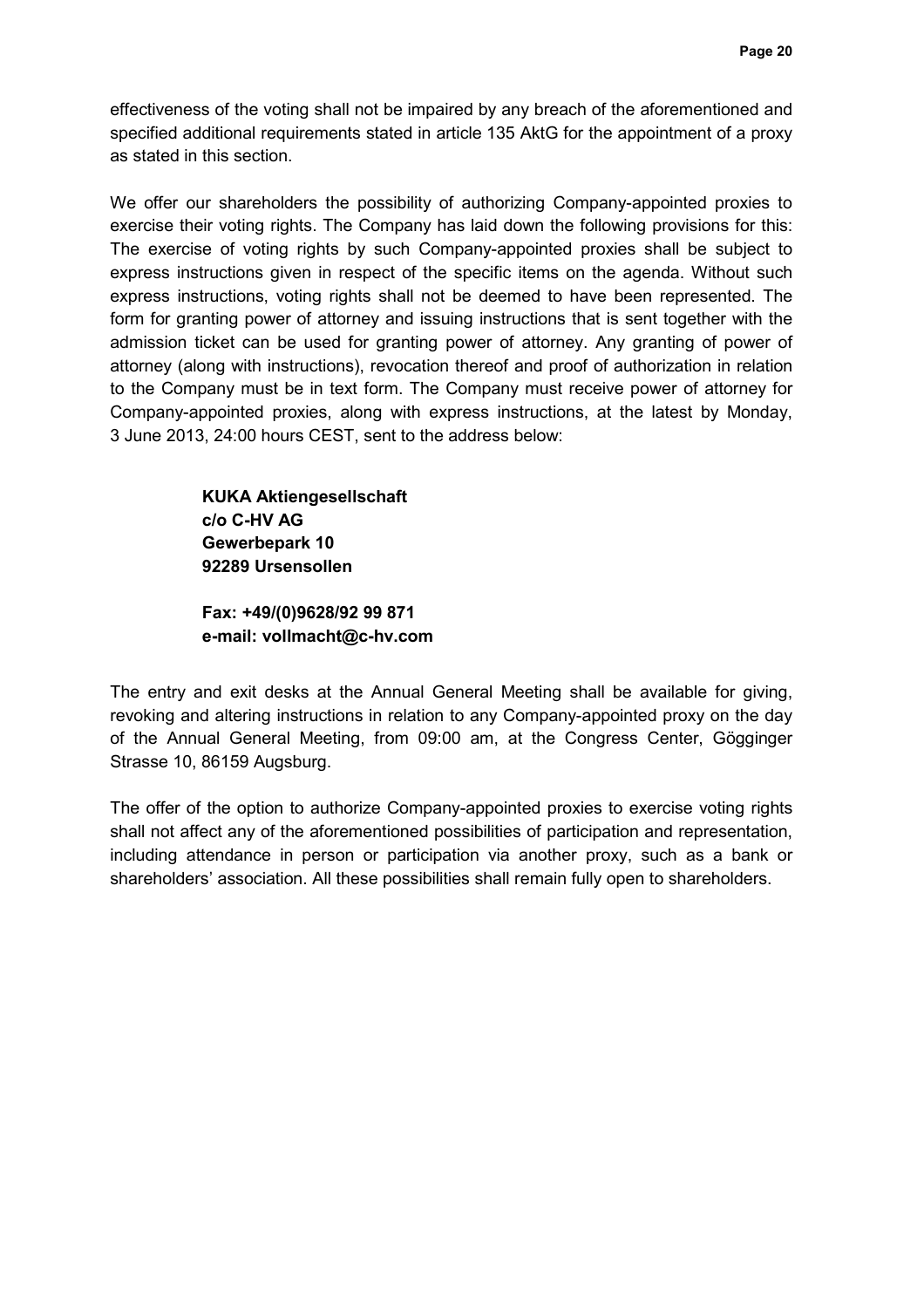## **Publication on the Company's website**

Shortly after the convening of the Annual General Meeting, the following information and documents shall be available on the Company's website at www.kuka-ag.de (cf. article 124a AktG):

- 1. the content of the convening notice, including an explanation as to why no resolution has been provided for Agenda Item 1, as well as the total number of shares and voting rights at the time of convening;
- 2. the documents to be made available to the General Meeting;
- 3. a form that can be used for voting by proxy.

## **Shareholder rights in accordance with article 122, para. 2, article 126, para. 1, article 127 and article 131, para. 1 AktG**

### **Addition to the agenda in accordance with article 122, para. 2 AktG**

Shareholders whose shares amount in aggregate to EUR 500,000 of the share capital may request that items be included in the agenda and published. A statement of grounds or a proposal for a resolution must be attached to every new item. Any such request must be directed in writing or using electronic means in accordance with article 126a BGB [German Civil Code] to the Executive Board of the Company (KUKA Aktiengesellschaft, Executive Board, reference: "Annual General Meeting", Zugspitzstrasse 140, 86165 Augsburg; e-mail: hauptversammlung2013@kuka.com) and must be received by the Company at least 30 days prior to the Annual General Meeting, not counting the day of receipt and the day of the Annual General Meeting. The last permissible day of receipt is therefore Sunday, 5 May 2013, 24:00 hours CEST. Further details concerning the prerequisites for exercising this right and the limitations of this right can be found on the Company's website at www.kuka-ag.de under "Announcements in accordance with article 121, para. 3, sentence 3, no. 3 AktG regarding shareholder rights".

## **Motions and nominations by shareholders in accordance with article 126, para. 1 and article 127 AktG**

Shareholders may propose motions regarding specific items on the agenda (cf. article 126 AktG). The same applies to nominations for the election of Supervisory Board members or the auditors of the annual financial statements (cf. article 127 AktG).

According to article 126, para. 1 AktG, shareholder motions, including the name of the shareholder, a statement of grounds for the motion and any statement from the Management shall be made available to the persons entitled to access this information as set forth in article 125, para. 1 to 3 AktG under the conditions stated therein (this includes, among others, shareholders who demand this), provided that the shareholder has submitted a countermotion to a motion of the Executive Board and/or Supervisory Board on a specific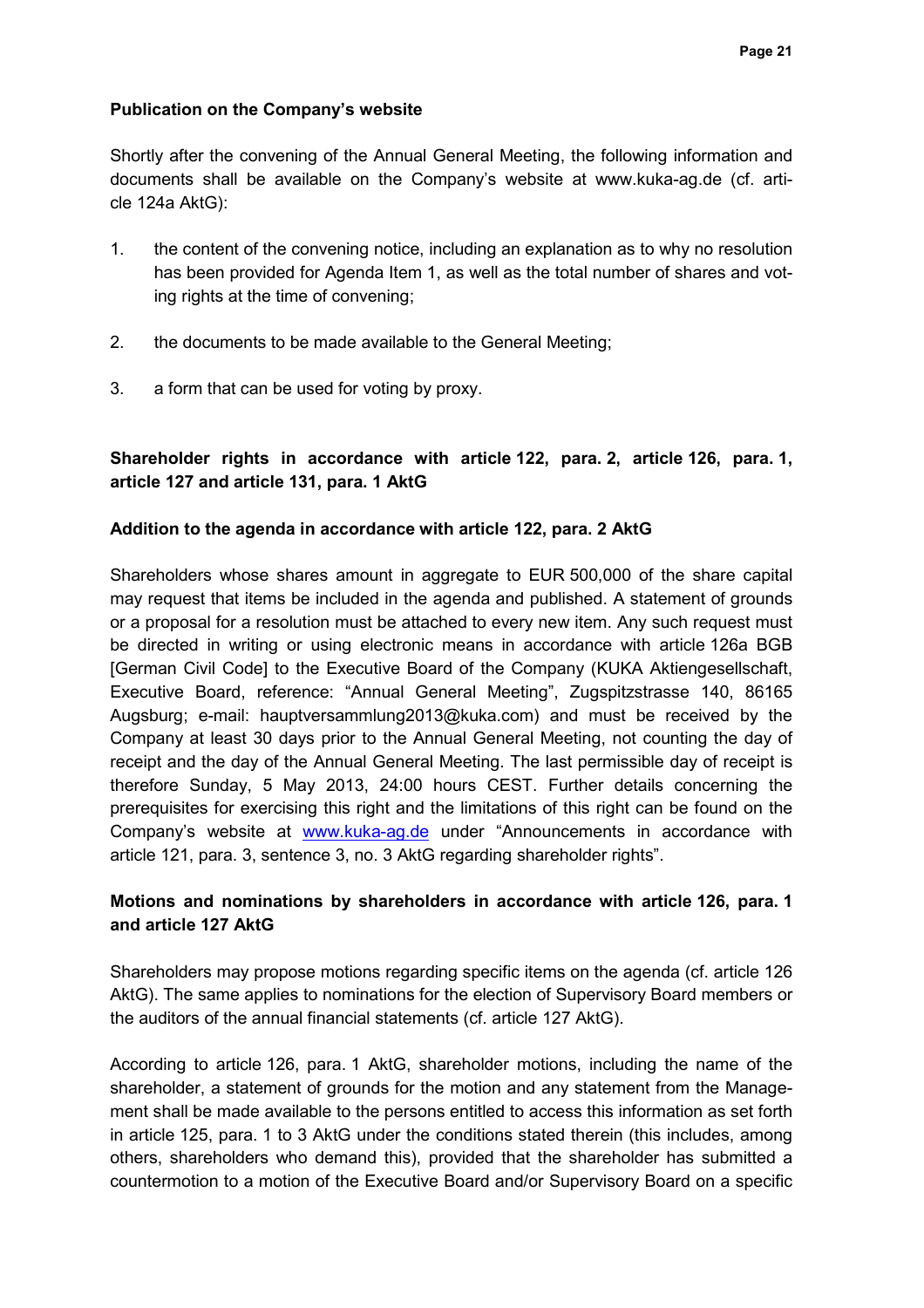item on the agenda, with a statement of grounds for the countermotion, to the address given below at least 14 days before the Company's Annual General Meeting, not counting the day of receipt. The last permissible day of receipt is therefore Tuesday, 21 May 2013, 24:00 hours CEST. A countermotion does not have to be made available if one of the exclusions under article 126, para. 2 AktG applies. Further details concerning the prerequisites for exercising this right and the limitations of this right can be found on the Company's website at www.kuka-ag.de under "Announcements in accordance with article 121, para. 3, sentence 3, no. 3 AktG regarding shareholder rights".

The right of each shareholder to propose, during the Annual General Meeting, countermotions regarding the various agenda items even without prior communication to the Company shall remain unaffected. We point out that any countermotions sent to the Company in advance in due time shall be considered at the Annual General Meeting only if they are made orally during the meeting.

A statement of grounds does not need to be provided for nominations made by shareholders in accordance with article 127 AktG. Nominations for election shall be made available only if they include the name, the profession exercised and the place of residence of the nominee and, in the case of an election of Supervisory Board members, information on their membership in other supervisory boards prescribed by law (cf. article 127, sentence 3 in conjunction with article 124, para. 3 and article 125, para. 1, sentence 5 AktG). According to article 127, sentence 1 AktG in conjunction with article 126, para. 2 AktG, there are further grounds on which nominations for election do not need to be made available on the Internet. In all other respects, the prerequisites and provisions for making motions available shall correspondingly apply, in particular that Tuesday, 21 May 2013, 24:00 hours CEST, is the last permissible date for the receipt of nominations at the address given below, in order for them to still be made available. Further details concerning the prerequisites for exercising this right and the limitations of this right can be found on the Company's website at www.kuka-ag.de under "Announcements in accordance with article 121, para. 3, sentence 3, no. 3 AktG regarding shareholder rights".

Any motions (including any statement of grounds) or nominations made by shareholders in accordance with article 126, para. 1 and article 127 AktG must be sent exclusively to:

> **Executive Board KUKA Aktiengesellschaft Reference "Annual General Meeting" Zugspitzstrasse 140 86165 Augsburg, Germany**

**Fax: +49/(0)821/7975393 e-mail: hauptversammlung2013@kuka.com**

Motions and nominations for election that are to be made available (including the name of the shareholder and  $-$  in the case of motions  $-$  a statement of grounds) shall be made